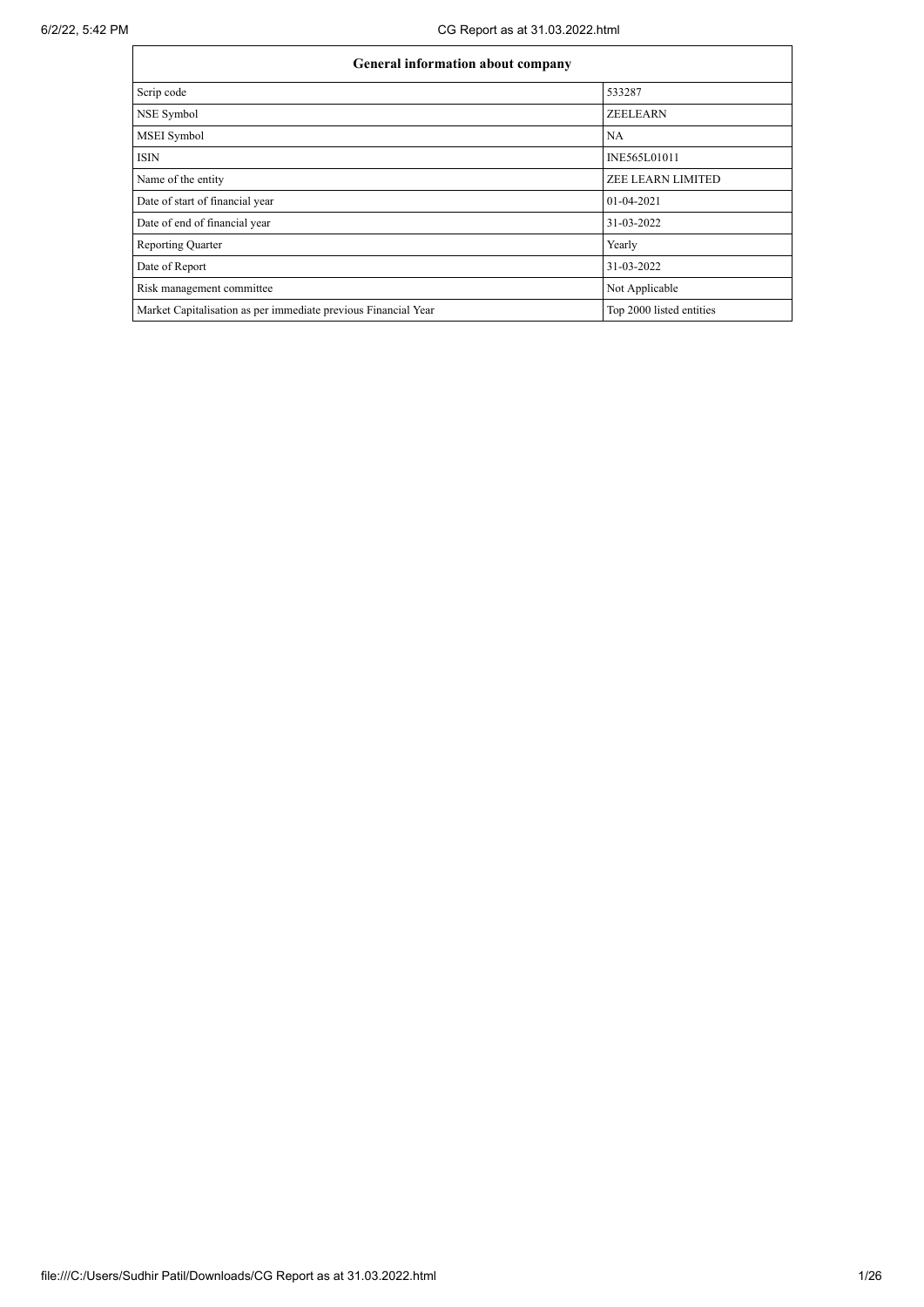## **Annexure I**

## **Annexure I to be submitted by listed entity on quarterly basis**

## **I. Composition of Board of Directors**

|              |            |            |                                                       |                            |                               |                          | Disclosure of notes on composition of board of directors explanatory                                 |                                             |                                                          |                            |                      |                                                    |                                                                                                                                                |                                                                                                                                                                   |                                                                                                                                                                          |                                                                                                                                                                                                         |
|--------------|------------|------------|-------------------------------------------------------|----------------------------|-------------------------------|--------------------------|------------------------------------------------------------------------------------------------------|---------------------------------------------|----------------------------------------------------------|----------------------------|----------------------|----------------------------------------------------|------------------------------------------------------------------------------------------------------------------------------------------------|-------------------------------------------------------------------------------------------------------------------------------------------------------------------|--------------------------------------------------------------------------------------------------------------------------------------------------------------------------|---------------------------------------------------------------------------------------------------------------------------------------------------------------------------------------------------------|
|              |            |            |                                                       |                            |                               |                          |                                                                                                      |                                             | Whether the listed entity has a Regular Chairperson   No |                            |                      |                                                    |                                                                                                                                                |                                                                                                                                                                   |                                                                                                                                                                          |                                                                                                                                                                                                         |
|              |            |            |                                                       |                            |                               |                          |                                                                                                      |                                             | Whether Chairperson is related to MD or CEO No           |                            |                      |                                                    |                                                                                                                                                |                                                                                                                                                                   |                                                                                                                                                                          |                                                                                                                                                                                                         |
| he           | PAN        | <b>DIN</b> | Category 1<br>of directors                            | Category 2<br>of directors | Category<br>3 of<br>directors | Date<br>of<br>Birth      | Whether<br>special<br>resolution<br>passed?<br>[Refer Reg.<br>$17(1A)$ of<br>Listing<br>Regulations] | Date of<br>passing<br>special<br>resolution | <b>Initial Date</b><br>of<br>appointment                 | Date of Re-<br>appointment | Date of<br>cessation | Tenure<br>$\sigma$ f<br>director<br>(in<br>months) | No of<br>Directorship<br>in listed<br>entities<br>including<br>this listed<br>entity (Refer<br>Regulation<br>17A of<br>Listing<br>Regulations) | No of<br>Independent<br>Directorship<br>in listed<br>entities<br>including<br>this listed<br>entity (Refer<br>Regulation<br>$17A(1)$ of<br>Listing<br>Regulations | Number of<br>memberships<br>in Audit/<br>Stakeholder<br>Committee(s)<br>including this<br>listed entity<br>(Refer<br>Regulation<br>$26(1)$ of<br>Listing<br>Regulations) | No of post of<br>Chairperson<br>in Audit/<br>Stakeholder<br>Committee<br>held in listed<br>entities<br>including<br>this listed<br>entity (Refer<br>Regulation<br>$26(1)$ of<br>Listing<br>Regulations) |
| sa           | AACPD9495N | 05261531   | Non-<br>Executive -<br>Independent<br>Director        | Not<br>Applicable          |                               | $22 -$<br>$12 -$<br>1955 | NA                                                                                                   |                                             | 31-03-2020                                               | 31-03-2020                 |                      | 24                                                 | 3                                                                                                                                              | 3                                                                                                                                                                 | 5                                                                                                                                                                        | 3                                                                                                                                                                                                       |
| $\mathbf{d}$ | ADTPK7803M | 01076066   | Non-<br>Executive -<br>Independent<br>Director        | Not<br>Applicable          |                               | $25 -$<br>$12 -$<br>1960 | NA                                                                                                   |                                             | 17-05-2019                                               | 17-05-2019                 |                      | 35                                                 | $\overline{2}$                                                                                                                                 | $\overline{2}$                                                                                                                                                    | $\overline{4}$                                                                                                                                                           | $\overline{2}$                                                                                                                                                                                          |
| ra           | ABEPK3277E | 00118037   | Non-<br>Executive -<br>Independent<br>Director        | Not<br>Applicable          |                               | $06 -$<br>$10-$<br>1953  | NA                                                                                                   |                                             | 30-12-2019                                               | 30-12-2019                 |                      | 27                                                 |                                                                                                                                                | $\overline{2}$                                                                                                                                                    | $\overline{4}$                                                                                                                                                           | $\mathbf{0}$                                                                                                                                                                                            |
|              | ALOPS5495E | 08206770   | Non-<br>Executive -<br>Non<br>Independent<br>Director | Chairperson                |                               | $26 -$<br>$08 -$<br>1956 | NA                                                                                                   |                                             | 31-07-2020                                               |                            |                      |                                                    | 3                                                                                                                                              | $\overline{3}$                                                                                                                                                    | $\overline{2}$                                                                                                                                                           | $\mathbf{0}$                                                                                                                                                                                            |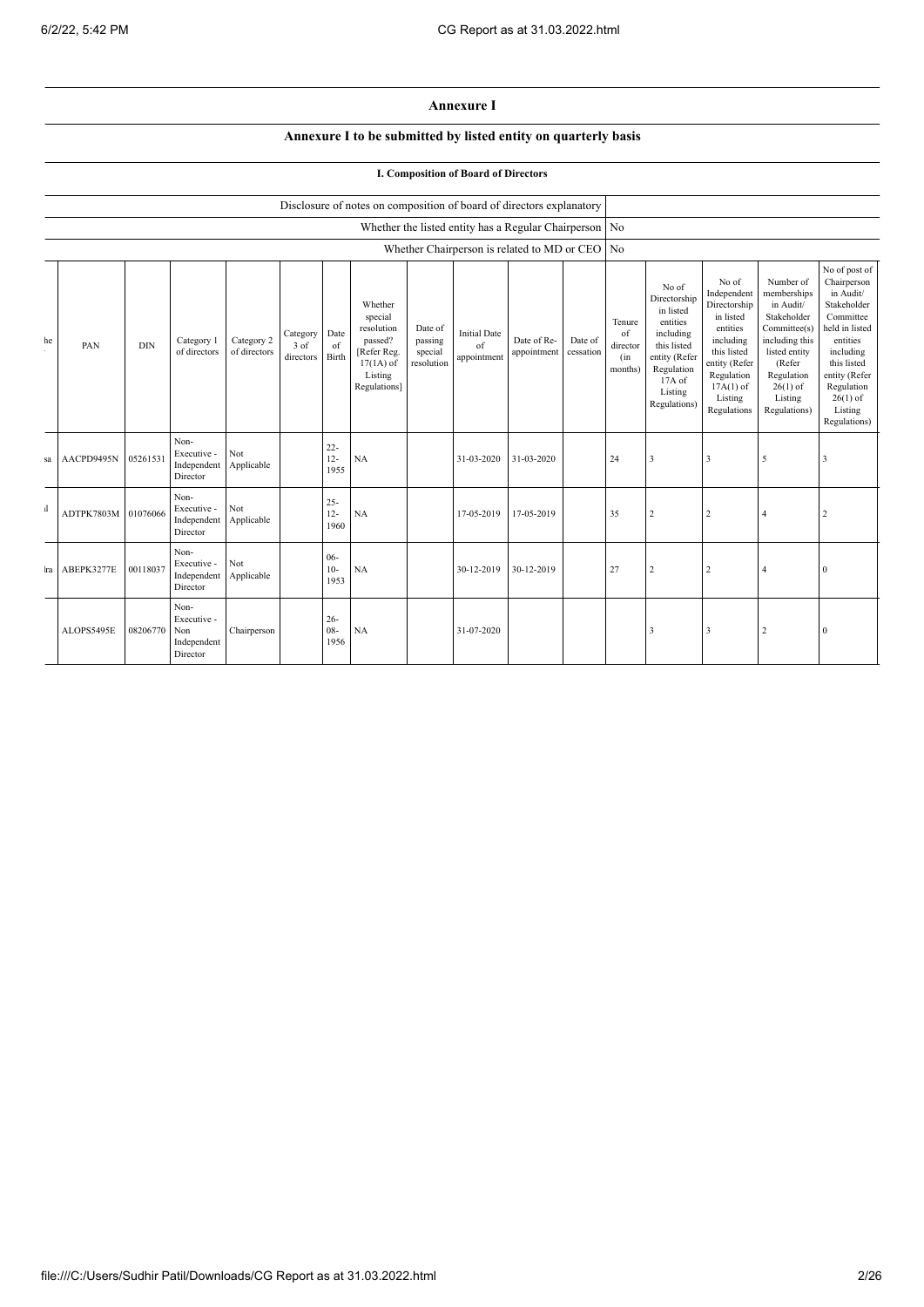|    |                      |                            |            |            |                                                |                               |                               |                          |                                                                                                      |                                             | <b>I. Composition of Board of Directors</b> |                            |                      |                                            |                                                                                                                                                |                                                                                                                                                                      |                                                                                                           |
|----|----------------------|----------------------------|------------|------------|------------------------------------------------|-------------------------------|-------------------------------|--------------------------|------------------------------------------------------------------------------------------------------|---------------------------------------------|---------------------------------------------|----------------------------|----------------------|--------------------------------------------|------------------------------------------------------------------------------------------------------------------------------------------------|----------------------------------------------------------------------------------------------------------------------------------------------------------------------|-----------------------------------------------------------------------------------------------------------|
|    |                      |                            |            |            |                                                |                               |                               |                          | Disclosure of notes on composition of board of directors explanatory                                 |                                             |                                             |                            |                      |                                            |                                                                                                                                                |                                                                                                                                                                      |                                                                                                           |
|    |                      |                            |            |            |                                                |                               |                               |                          | Whether the listed entity has a Regular Chairperson                                                  |                                             |                                             |                            |                      |                                            |                                                                                                                                                |                                                                                                                                                                      |                                                                                                           |
| Sr | Title<br>(Mr)<br>Ms) | Name<br>of the<br>Director | PAN        | <b>DIN</b> | Category 1<br>of directors                     | Category 2<br>of<br>directors | Category<br>3 of<br>directors | Date<br>of<br>Birth      | Whether<br>special<br>resolution<br>passed?<br>[Refer Reg.<br>$17(1A)$ of<br>Listing<br>Regulations] | Date of<br>passing<br>special<br>resolution | <b>Initial Date</b><br>of<br>appointment    | Date of Re-<br>appointment | Date of<br>cessation | Tenure<br>of<br>director<br>(in<br>months) | No of<br>Directorship<br>in listed<br>entities<br>including<br>this listed<br>entity (Refer<br>Regulation<br>17A of<br>Listing<br>Regulations) | No of<br>Independent<br>Directorship<br>in listed<br>entities<br>including<br>this listed<br>entity<br>(Refer<br>Regulation<br>$17A(1)$ of<br>Listing<br>Regulations | Numb<br>membe<br>in At<br>Stakel<br>Commi<br>includi<br>listed<br>(Re<br>Regul<br>26(1)<br>List<br>Regula |
| 5  | Mr                   | Karunn<br>Kandoi           | AFRPK5343L | 01344843   | Non-<br>Executive -<br>Independent<br>Director | Not<br>Applicable             |                               | $22 -$<br>$01 -$<br>1978 | NA                                                                                                   |                                             | 03-03-2021                                  | 03-03-2021                 |                      | 13                                         | 2                                                                                                                                              | $\overline{2}$                                                                                                                                                       | $\mathbf{0}$                                                                                              |
| 6  | Mr                   | Ritesh<br>Handa            | AATPH5506P | 02725365   | Executive<br>Director                          | Not<br>Applicable             |                               | $17 -$<br>$09-$<br>1975  | NA                                                                                                   |                                             | 07-08-2021                                  |                            |                      | 8                                          |                                                                                                                                                | $\Omega$                                                                                                                                                             | $\theta$                                                                                                  |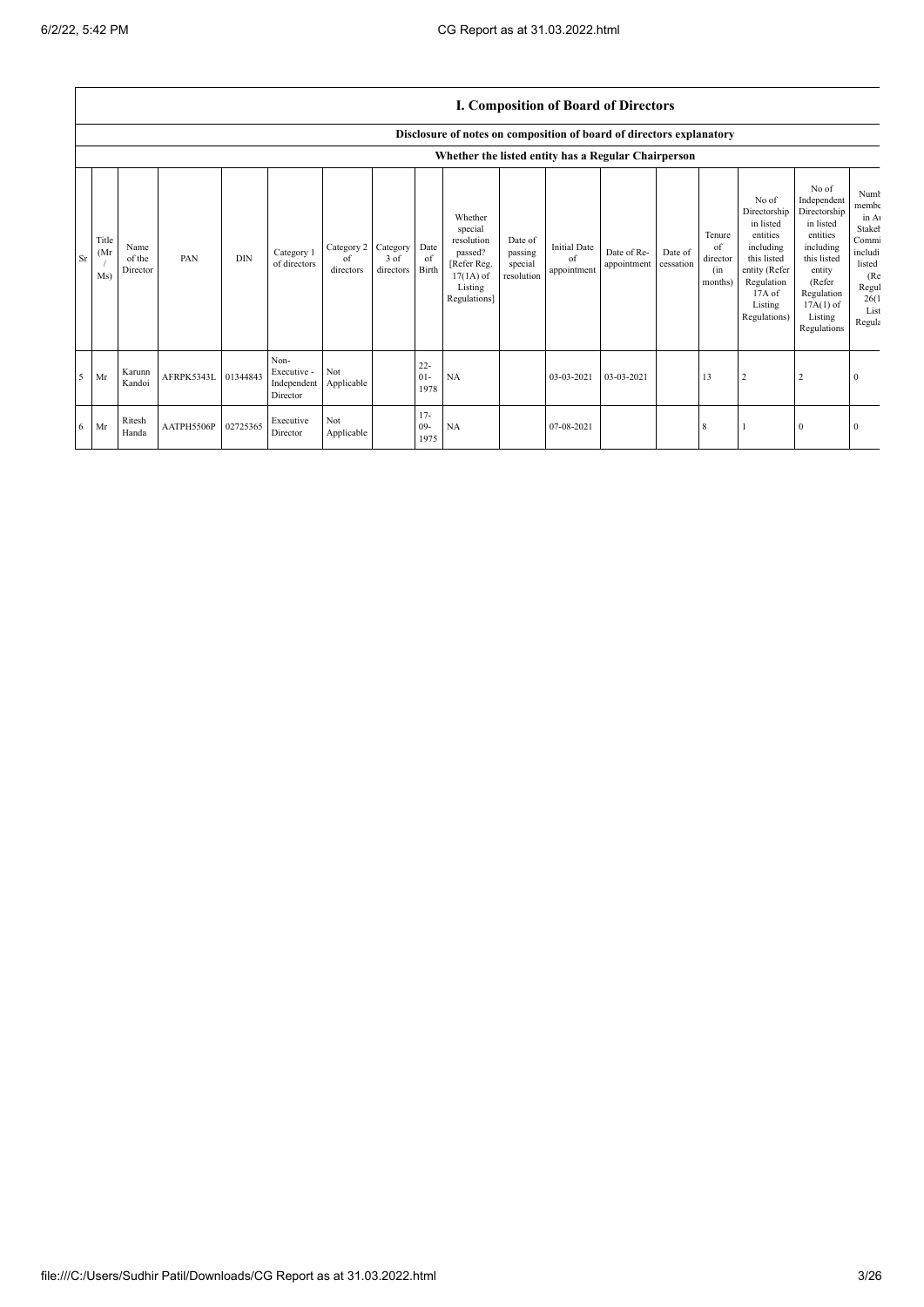|           | <b>Audit Committee Details</b> |                                 |                                                       |                            |                        |                      |                |
|-----------|--------------------------------|---------------------------------|-------------------------------------------------------|----------------------------|------------------------|----------------------|----------------|
|           |                                |                                 | Whether the Audit Committee has a Regular Chairperson |                            | Yes                    |                      |                |
| <b>Sr</b> | <b>DIN</b><br>Number           | Name of Committee<br>members    | Category 1 of directors                               | Category 2 of<br>directors | Date of<br>Appointment | Date of<br>Cessation | <b>Remarks</b> |
|           | 05261531                       | Nanette Dsa                     | Non-Executive - Independent<br>Director               | Chairperson                | 31-03-2020             |                      |                |
| 2         | 01076066                       | Roshan Lal Kamboj               | Non-Executive - Independent<br>Director               | Member                     | 03-10-2019             |                      |                |
|           | 00118037                       | Dattatraya Ramchandra<br>Kelkar | Non-Executive - Independent<br>Director               | Member                     | 28-01-2020             |                      |                |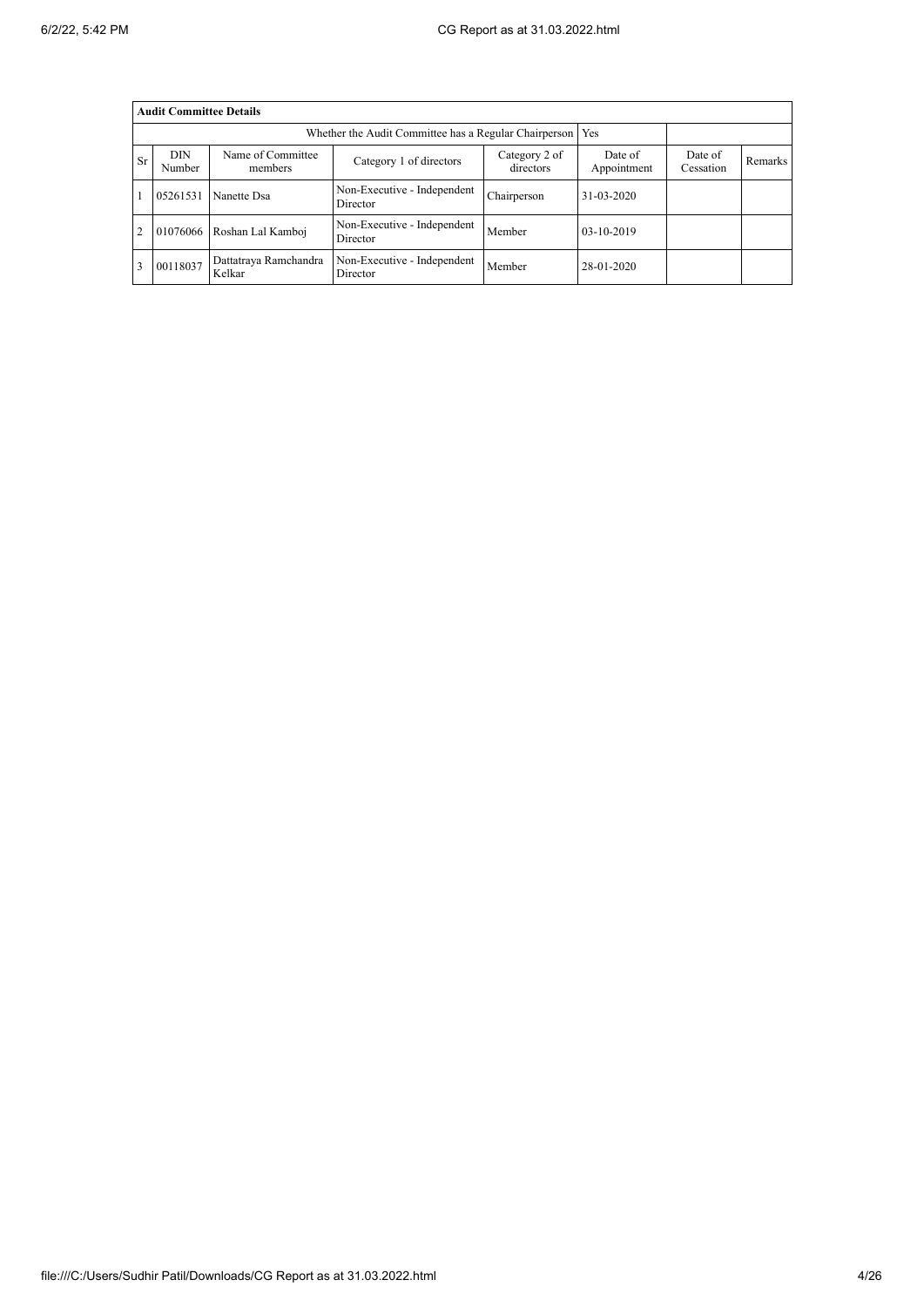|                |                      | Nomination and remuneration committee |                                                                                  |                            |                        |                      |         |
|----------------|----------------------|---------------------------------------|----------------------------------------------------------------------------------|----------------------------|------------------------|----------------------|---------|
|                |                      |                                       | Whether the Nomination and remuneration committee has a Regular Chairperson   No |                            |                        |                      |         |
| <b>Sr</b>      | <b>DIN</b><br>Number | Name of Committee<br>members          | Category 1 of directors                                                          | Category 2 of<br>directors | Date of<br>Appointment | Date of<br>Cessation | Remarks |
|                | 05261531             | Nanette Dsa                           | Non-Executive - Independent<br>Director                                          | Chairperson                | $31 - 03 - 2020$       |                      |         |
| $\overline{2}$ |                      | 01076066 Roshan Lal Kamboj            | Non-Executive - Independent<br>Director                                          | Member                     | $03-10-2019$           |                      |         |
| 3              | 00118037             | Dattatraya Ramchandra<br>Kelkar       | Non-Executive - Independent<br>Director                                          | Member                     | 28-01-2020             |                      |         |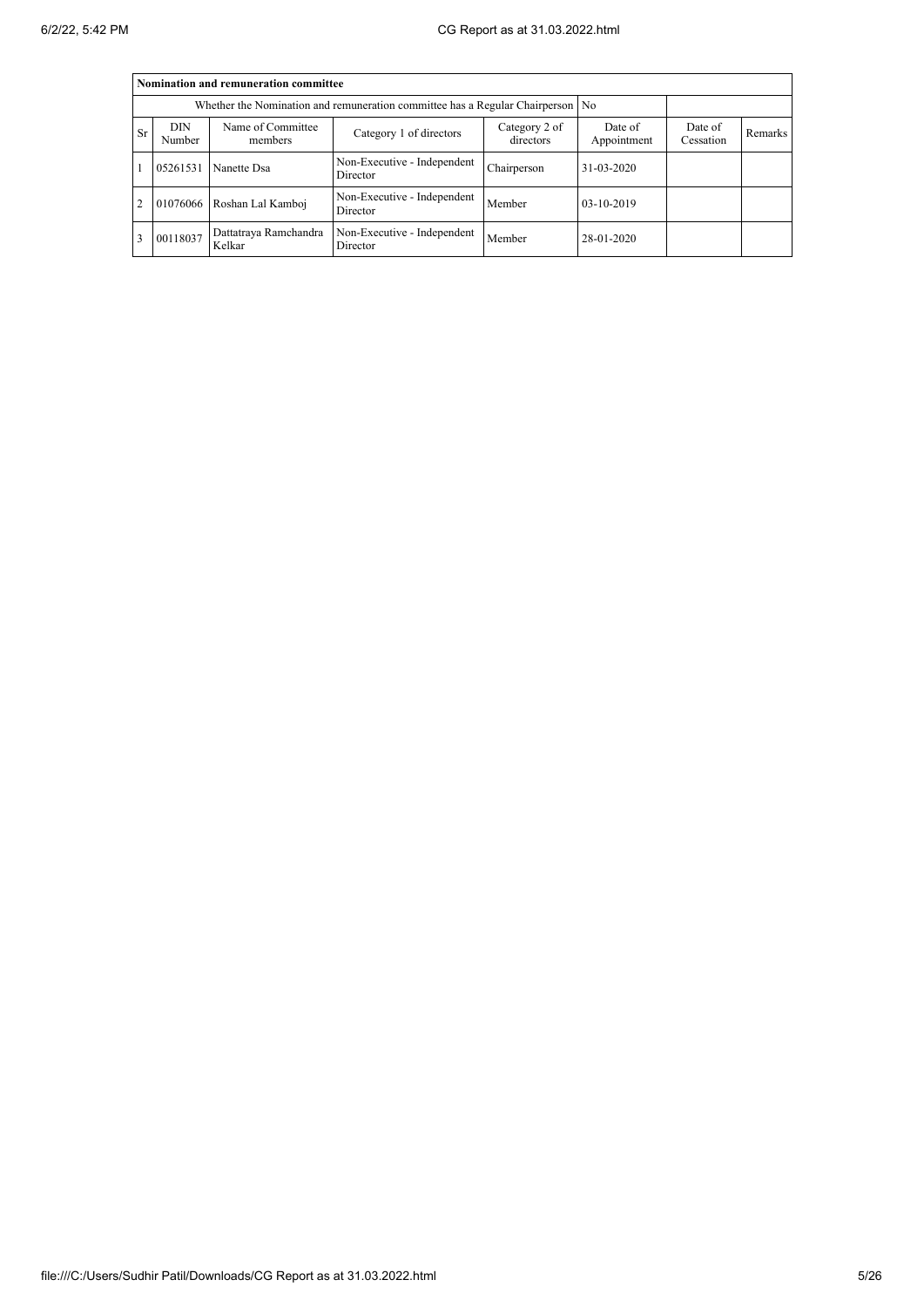|                |                      | <b>Stakeholders Relationship Committee</b> |                                                                           |                            |                        |                      |         |
|----------------|----------------------|--------------------------------------------|---------------------------------------------------------------------------|----------------------------|------------------------|----------------------|---------|
|                |                      |                                            | Whether the Stakeholders Relationship Committee has a Regular Chairperson |                            | Yes                    |                      |         |
| <b>Sr</b>      | <b>DIN</b><br>Number | Name of Committee<br>members               | Category 1 of directors                                                   | Category 2 of<br>directors | Date of<br>Appointment | Date of<br>Cessation | Remarks |
|                | 05261531             | Nanette Dsa                                | Non-Executive - Independent<br>Director                                   | Chairperson                | 31-03-2020             |                      |         |
| $\overline{2}$ | 01076066             | Roshan Lal Kamboj                          | Non-Executive - Independent<br>Director                                   | Member                     | $03-10-2019$           |                      |         |
| 3              | 00118037             | Dattatraya Ramchandra<br>Kelkar            | Non-Executive - Independent<br>Director                                   | Member                     | 28-01-2020             |                      |         |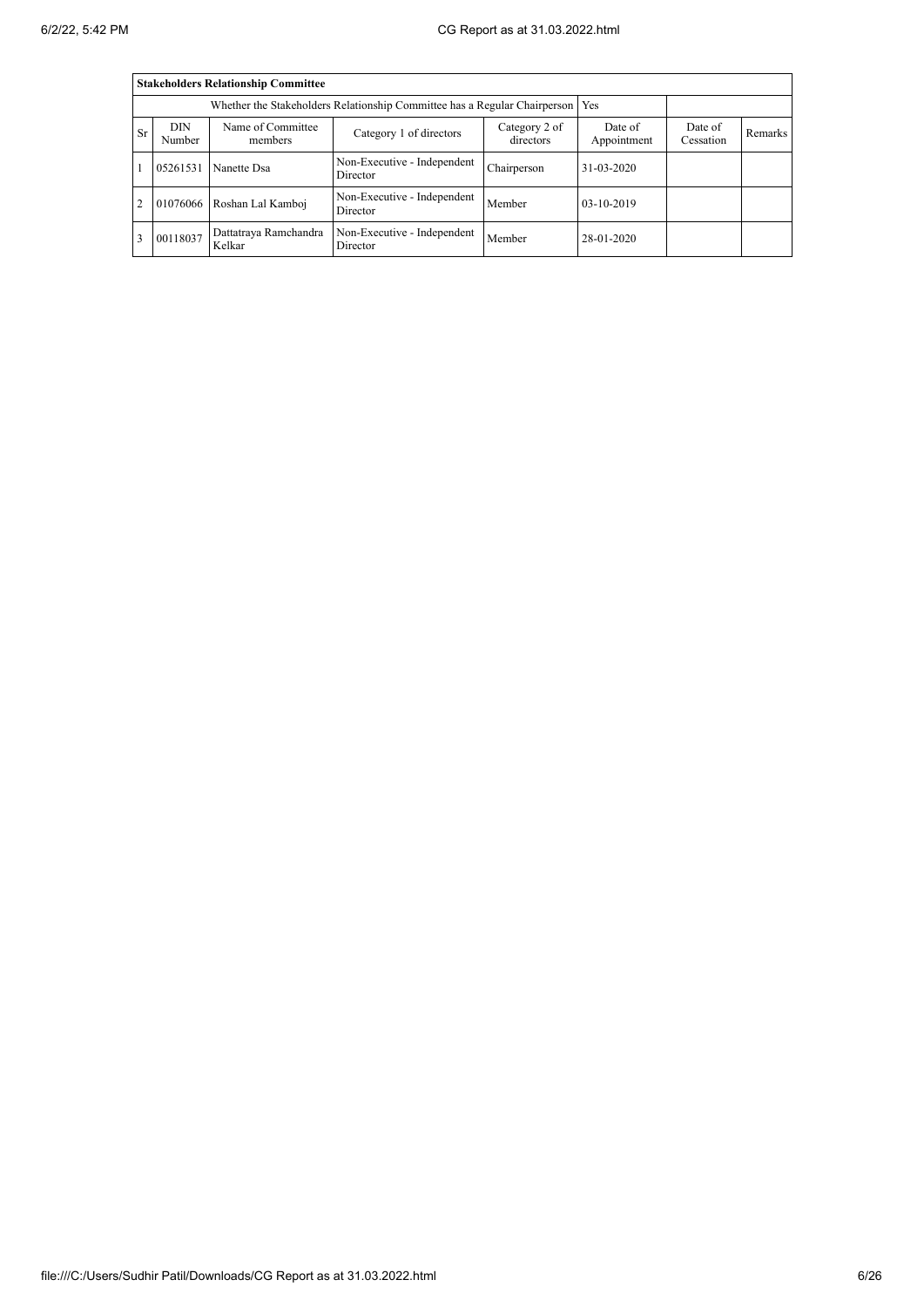|      | <b>Risk Management Committee</b> |                                                                 |                            |                            |                        |                      |         |  |
|------|----------------------------------|-----------------------------------------------------------------|----------------------------|----------------------------|------------------------|----------------------|---------|--|
|      |                                  | Whether the Risk Management Committee has a Regular Chairperson |                            |                            |                        |                      |         |  |
| l Sr | DIN<br>Number                    | Name of Committee<br>members                                    | Category 1 of<br>directors | Category 2 of<br>directors | Date of<br>Appointment | Date of<br>Cessation | Remarks |  |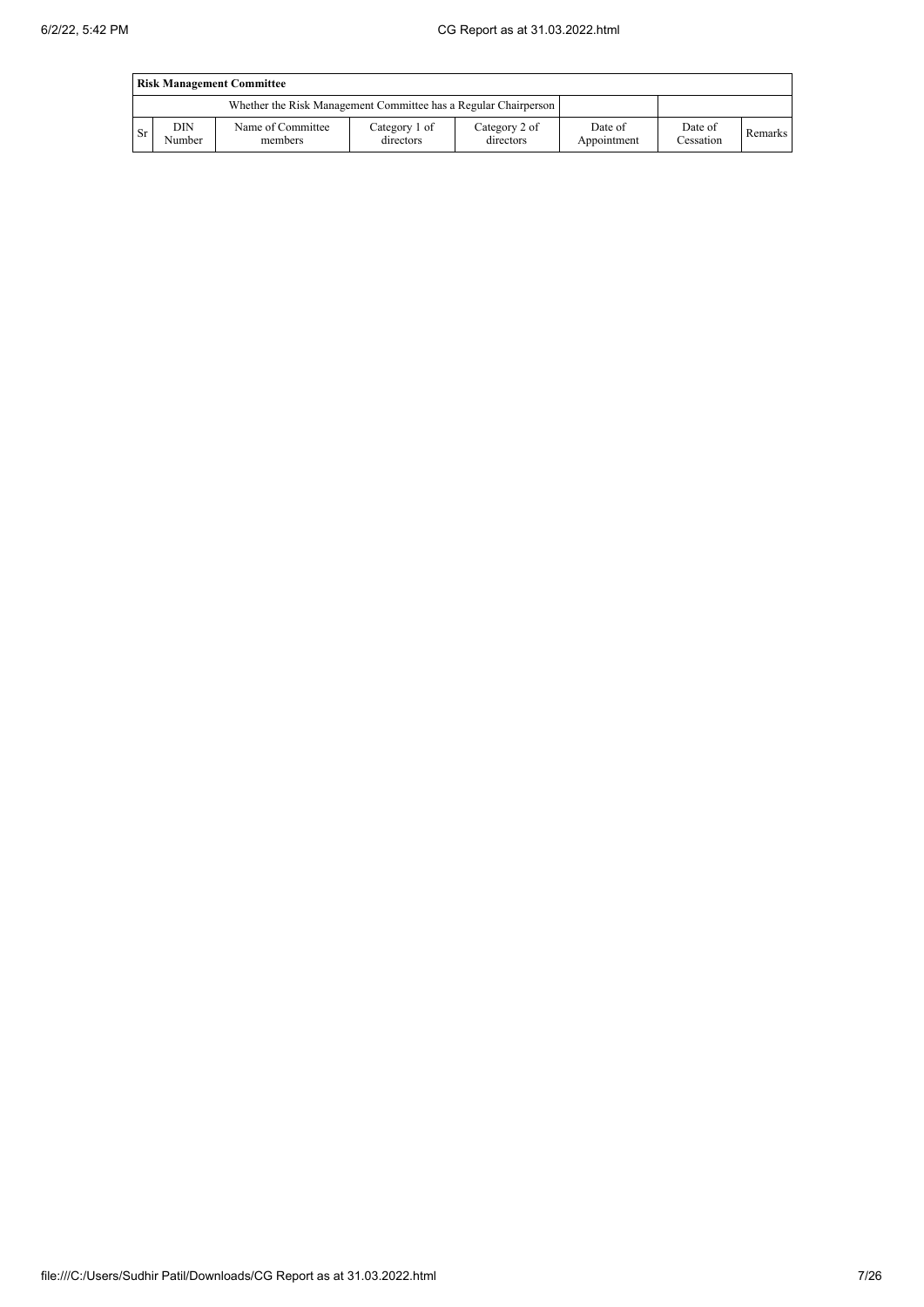|           |                      | <b>Corporate Social Responsibility Committee</b> |                                                                                 |                            |                        |                      |         |
|-----------|----------------------|--------------------------------------------------|---------------------------------------------------------------------------------|----------------------------|------------------------|----------------------|---------|
|           |                      |                                                  | Whether the Corporate Social Responsibility Committee has a Regular Chairperson |                            | Yes                    |                      |         |
| <b>Sr</b> | <b>DIN</b><br>Number | Name of Committee<br>members                     | Category 1 of directors                                                         | Category 2 of<br>directors | Date of<br>Appointment | Date of<br>Cessation | Remarks |
|           | 05261531             | Nanette Dsa                                      | Non-Executive - Independent<br>Director                                         | Chairperson                | $31 - 03 - 2020$       |                      |         |
| 2         |                      | 01076066 Roshan Lal Kamboj                       | Non-Executive - Independent<br>Director                                         | Member                     | $03-10-2019$           |                      |         |
| 3         | 00118037             | Dattatraya Ramchandra<br>Kelkar                  | Non-Executive - Independent<br>Director                                         | Member                     | 28-01-2020             |                      |         |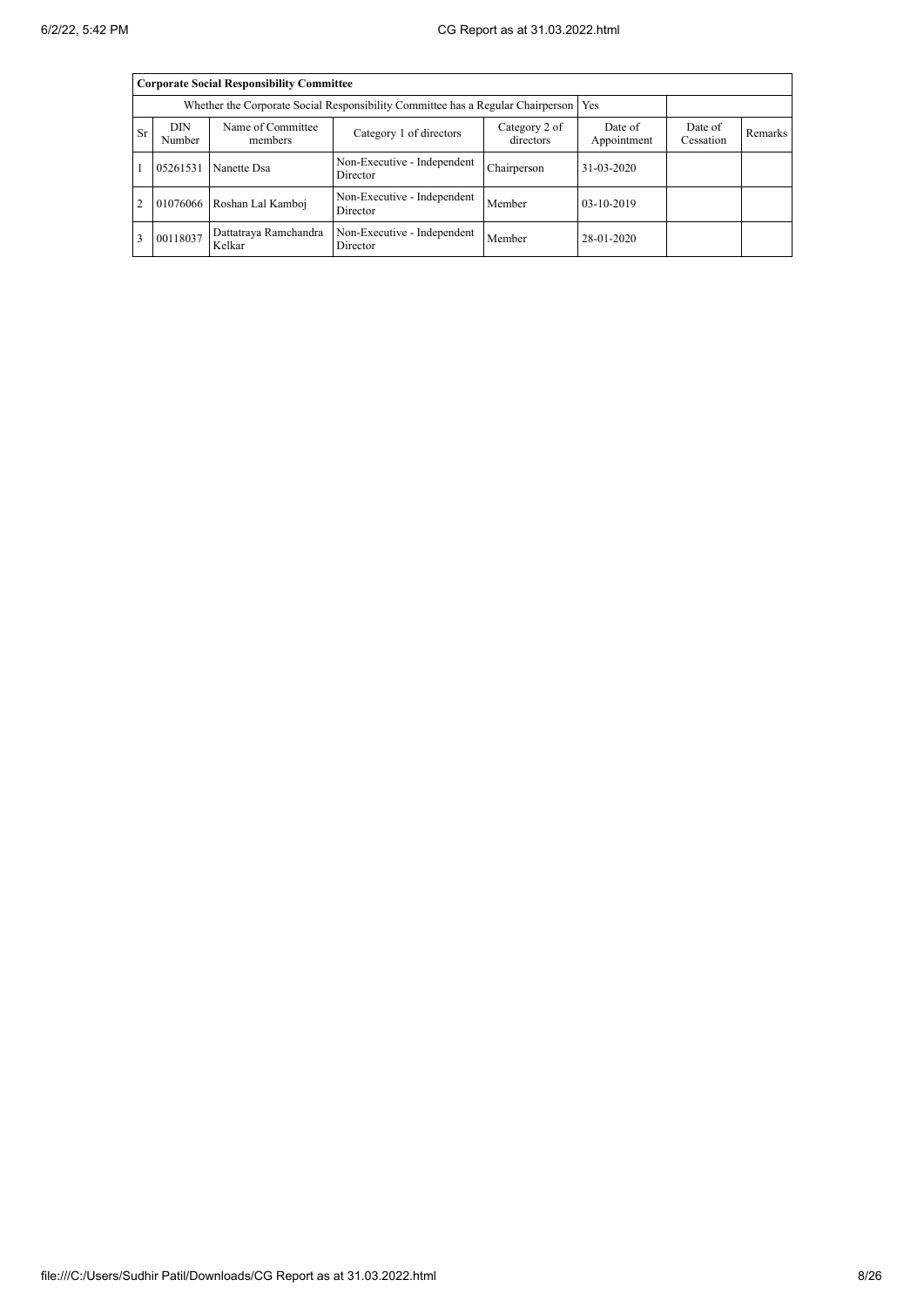| <b>Other Committee</b> |                                                                                                                                                  |  |  |
|------------------------|--------------------------------------------------------------------------------------------------------------------------------------------------|--|--|
|                        | Sr   DIN Number   Name of Committee members   Name of other committee   Category 1 of directors   Category 2 of directors   Remarks <sup> </sup> |  |  |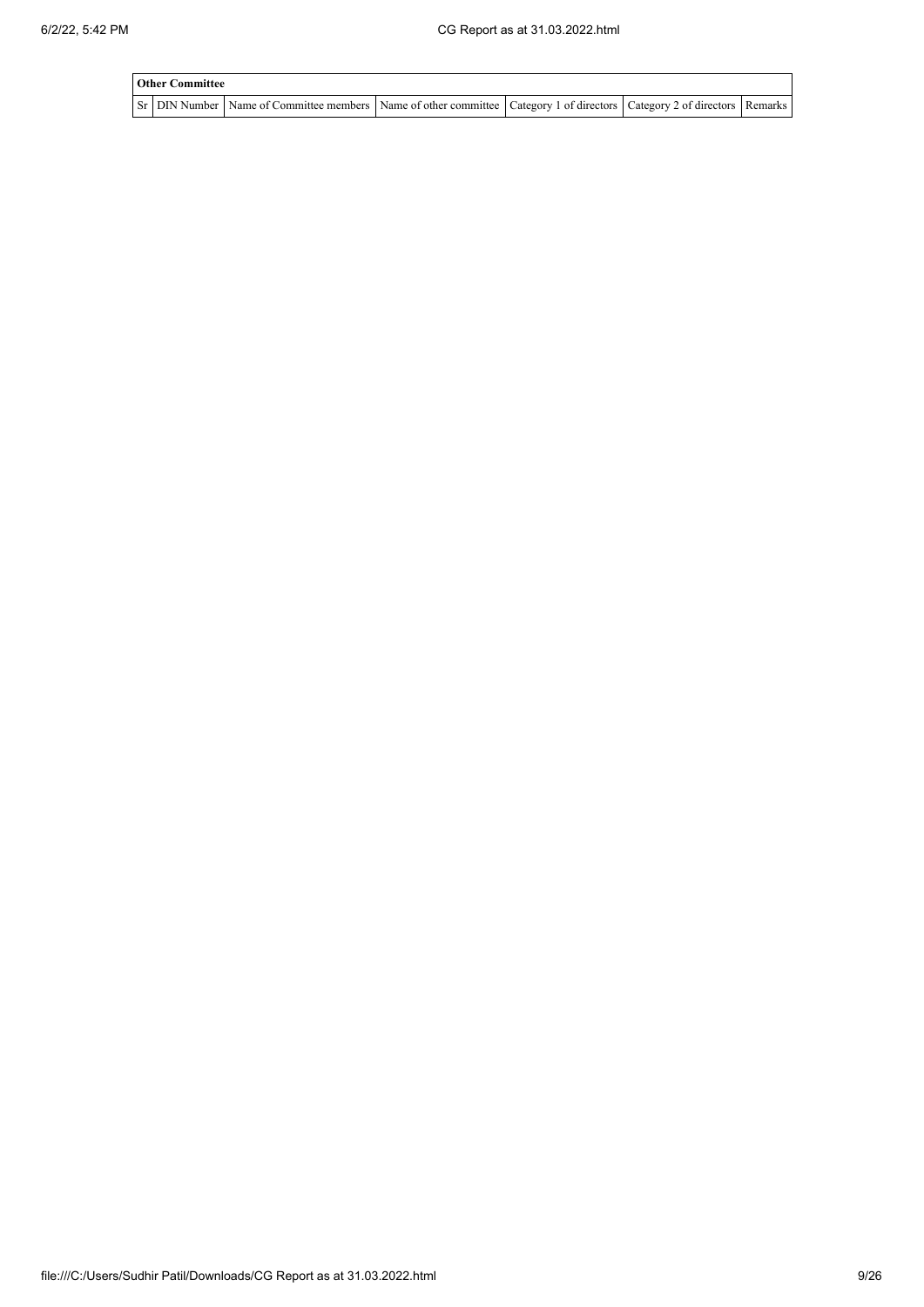|    |                                                                |                                                                     |                                                                      | <b>Annexure 1</b>                     |                                                     |                                                                                      |                                                                        |
|----|----------------------------------------------------------------|---------------------------------------------------------------------|----------------------------------------------------------------------|---------------------------------------|-----------------------------------------------------|--------------------------------------------------------------------------------------|------------------------------------------------------------------------|
|    | <b>Annexure 1</b>                                              |                                                                     |                                                                      |                                       |                                                     |                                                                                      |                                                                        |
|    | <b>III. Meeting of Board of Directors</b>                      |                                                                     |                                                                      |                                       |                                                     |                                                                                      |                                                                        |
|    |                                                                | Disclosure of notes on meeting of<br>board of directors explanatory |                                                                      |                                       |                                                     |                                                                                      |                                                                        |
| Sr | $Date(s)$ of<br>meeting (if any)<br>in the previous<br>quarter | $Date(s)$ of<br>meeting (if any)<br>in the current<br>quarter       | Maximum gap<br>between any two<br>consecutive (in<br>number of days) | Notes for<br>not<br>providing<br>Date | Whether<br>requirement of<br>Quorum met<br>(Yes/No) | Number of Directors<br>present* (All directors<br>including Independent<br>Director) | No. of<br>Independent<br><b>Directors</b><br>attending the<br>meeting* |
|    | 29-10-2021                                                     |                                                                     |                                                                      |                                       | <b>Yes</b>                                          | 5                                                                                    |                                                                        |
| 2  |                                                                | 18-01-2022                                                          | 80                                                                   |                                       | Yes                                                 | $\overline{4}$                                                                       |                                                                        |
| 3  |                                                                | 04-02-2022                                                          | 16                                                                   |                                       | Yes                                                 | 6                                                                                    | 4                                                                      |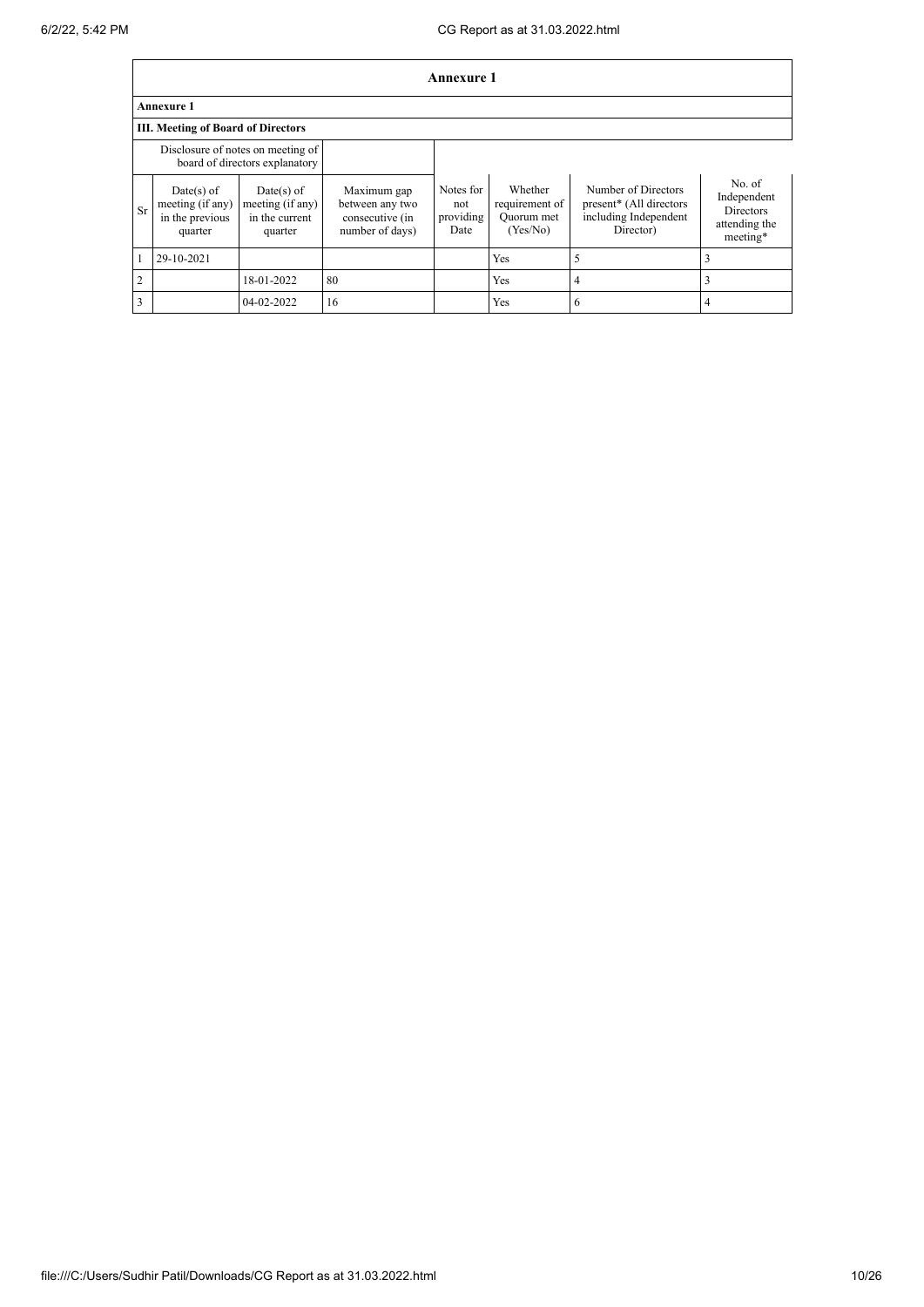$\overline{\phantom{a}}$ 

| Annexure 1     |                                                                                                                                                                                                                                                                                                                                                |            |                                                          |  |  |                                                                                            |                                                                           |   |
|----------------|------------------------------------------------------------------------------------------------------------------------------------------------------------------------------------------------------------------------------------------------------------------------------------------------------------------------------------------------|------------|----------------------------------------------------------|--|--|--------------------------------------------------------------------------------------------|---------------------------------------------------------------------------|---|
|                | <b>IV. Meeting of Committees</b>                                                                                                                                                                                                                                                                                                               |            |                                                          |  |  |                                                                                            |                                                                           |   |
|                |                                                                                                                                                                                                                                                                                                                                                |            | Disclosure of notes on meeting of committees explanatory |  |  |                                                                                            |                                                                           |   |
| Sr             | Whether<br>$Date(s)$ of meeting (Enter<br>Maximum gap<br>Reson for<br>Name of<br>requirement<br>dates of Previous quarter<br>Name of<br>between any two<br>not<br>of Quorum<br>other<br>providing<br>and Current quarter in<br>Committee<br>consecutive (in<br>committee<br>met<br>chronological order)<br>number of days)<br>date<br>(Yes/No) |            |                                                          |  |  | Number of<br>Directors present*<br>(All directors<br>including<br>Independent<br>Director) | No. of<br>Independent<br><b>Directors</b><br>attending<br>the<br>meeting* |   |
|                | Audit<br>Committee                                                                                                                                                                                                                                                                                                                             | 29-10-2021 |                                                          |  |  | Yes                                                                                        | 3                                                                         | 3 |
| $\overline{2}$ | Audit<br>Committee                                                                                                                                                                                                                                                                                                                             | 04-02-2022 | 97                                                       |  |  | Yes                                                                                        | 3                                                                         | 3 |
| 3              | Nomination<br>and<br>remuneration<br>committee                                                                                                                                                                                                                                                                                                 | 18-01-2022 |                                                          |  |  | Yes                                                                                        | 3                                                                         | 3 |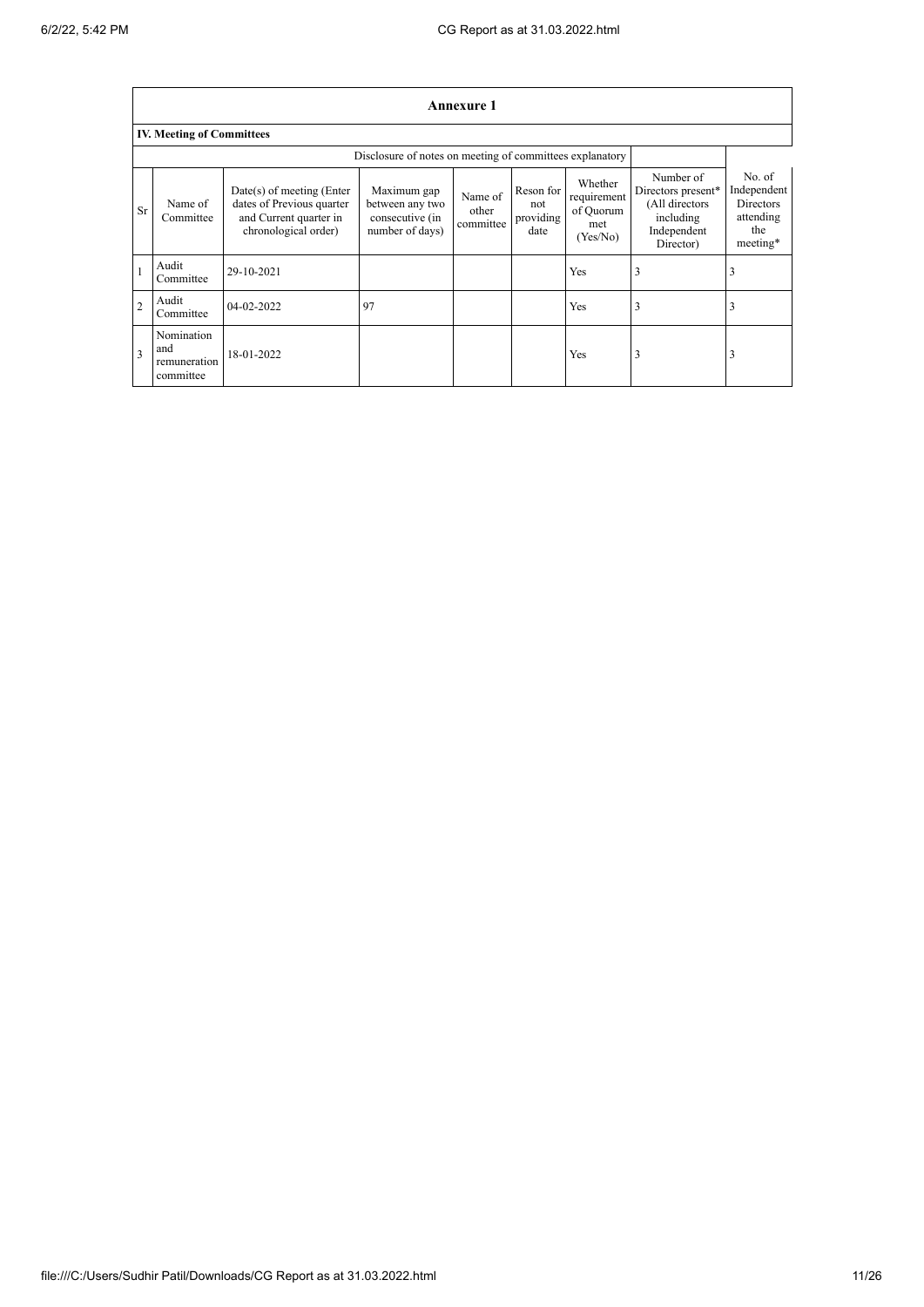|                | Annexure 1                                                                                                |                                  |                                                                    |
|----------------|-----------------------------------------------------------------------------------------------------------|----------------------------------|--------------------------------------------------------------------|
|                | <b>V. Related Party Transactions</b>                                                                      |                                  |                                                                    |
| Sr             | Subject                                                                                                   | Compliance status<br>(Yes/No/NA) | If status is "No" details of non-<br>compliance may be given here. |
|                | Whether prior approval of audit committee obtained                                                        | Yes                              |                                                                    |
| $\overline{2}$ | Whether shareholder approval obtained for material RPT                                                    | NA                               |                                                                    |
| 3              | Whether details of RPT entered into pursuant to omnibus approval<br>have been reviewed by Audit Committee | Yes                              |                                                                    |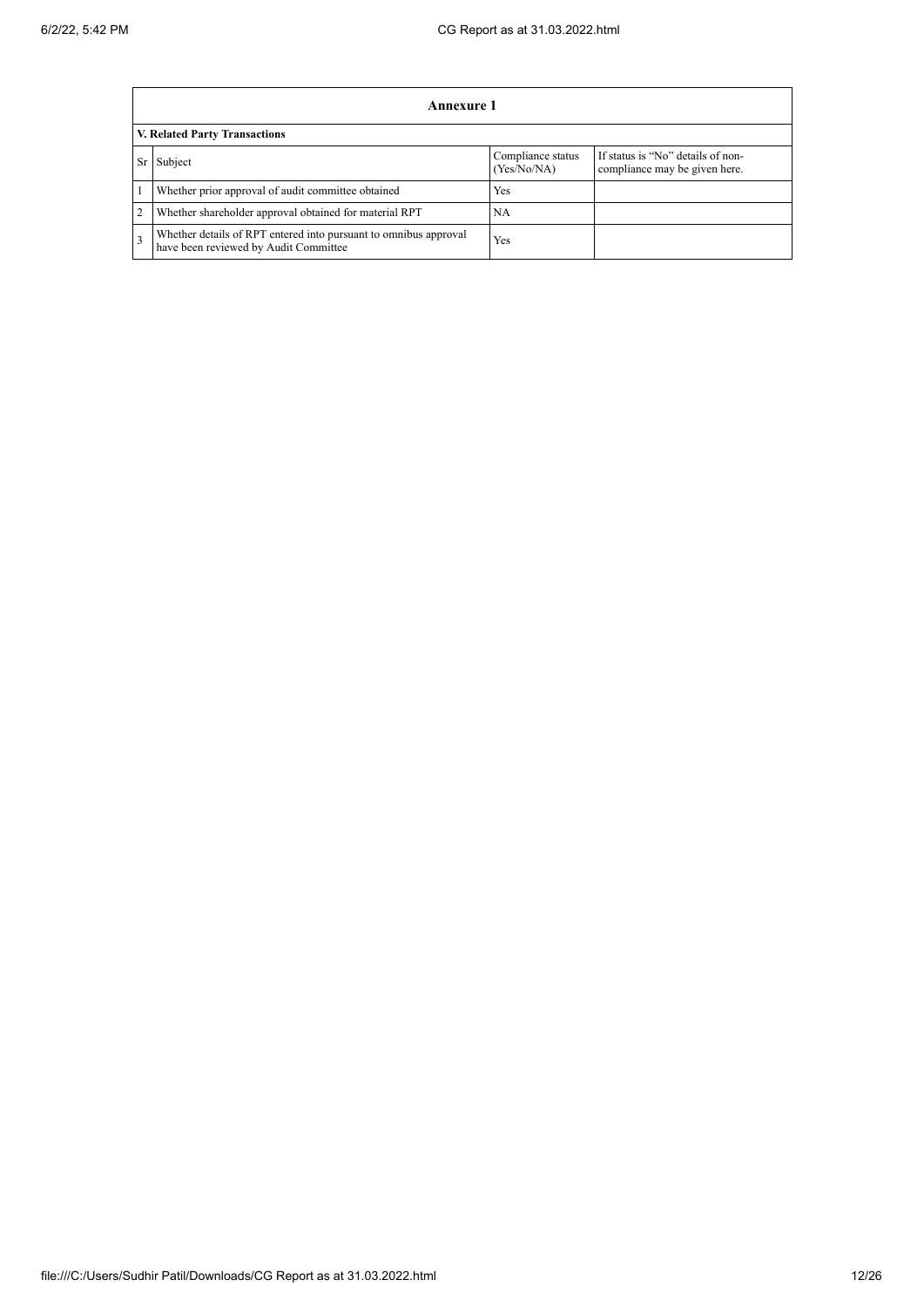|                | <b>Annexure 1</b>                                                                                                                                                                                               |                               |
|----------------|-----------------------------------------------------------------------------------------------------------------------------------------------------------------------------------------------------------------|-------------------------------|
|                | <b>VI.</b> Affirmations                                                                                                                                                                                         |                               |
|                | Sr Subject                                                                                                                                                                                                      | Compliance<br>status (Yes/No) |
|                | The composition of Board of Directors is in terms of SEBI (Listing obligations and disclosure requirements)<br>Regulations, 2015                                                                                | Yes                           |
| $\overline{2}$ | The composition of the following committees is in terms of SEBI(Listing obligations and disclosure requirements)<br>Regulations, 2015 a. Audit Committee                                                        | Yes                           |
| 3              | The composition of the following committees is in terms of SEBI(Listing obligations and disclosure requirements)<br>Regulations, 2015. b. Nomination & remuneration committee                                   | Yes                           |
| $\overline{4}$ | The composition of the following committees is in terms of SEBI(Listing obligations and disclosure requirements)<br>Regulations, 2015. c. Stakeholders relationship committee                                   | Yes                           |
| 5              | The composition of the following committees is in terms of SEBI(Listing obligations and disclosure requirements)<br>Regulations, 2015. d. Risk management committee (applicable to the top 500 listed entities) | NA                            |
| 6              | The committee members have been made aware of their powers, role and responsibilities as specified in SEBI<br>(Listing obligations and disclosure requirements) Regulations, 2015.                              | Yes                           |
| $\overline{7}$ | The meetings of the board of directors and the above committees have been conducted in the manner as specified in<br>SEBI (Listing obligations and disclosure requirements) Regulations, 2015.                  | Yes                           |
| 8              | This report and/or the report submitted in the previous quarter has been placed before Board of Directors.                                                                                                      | Yes                           |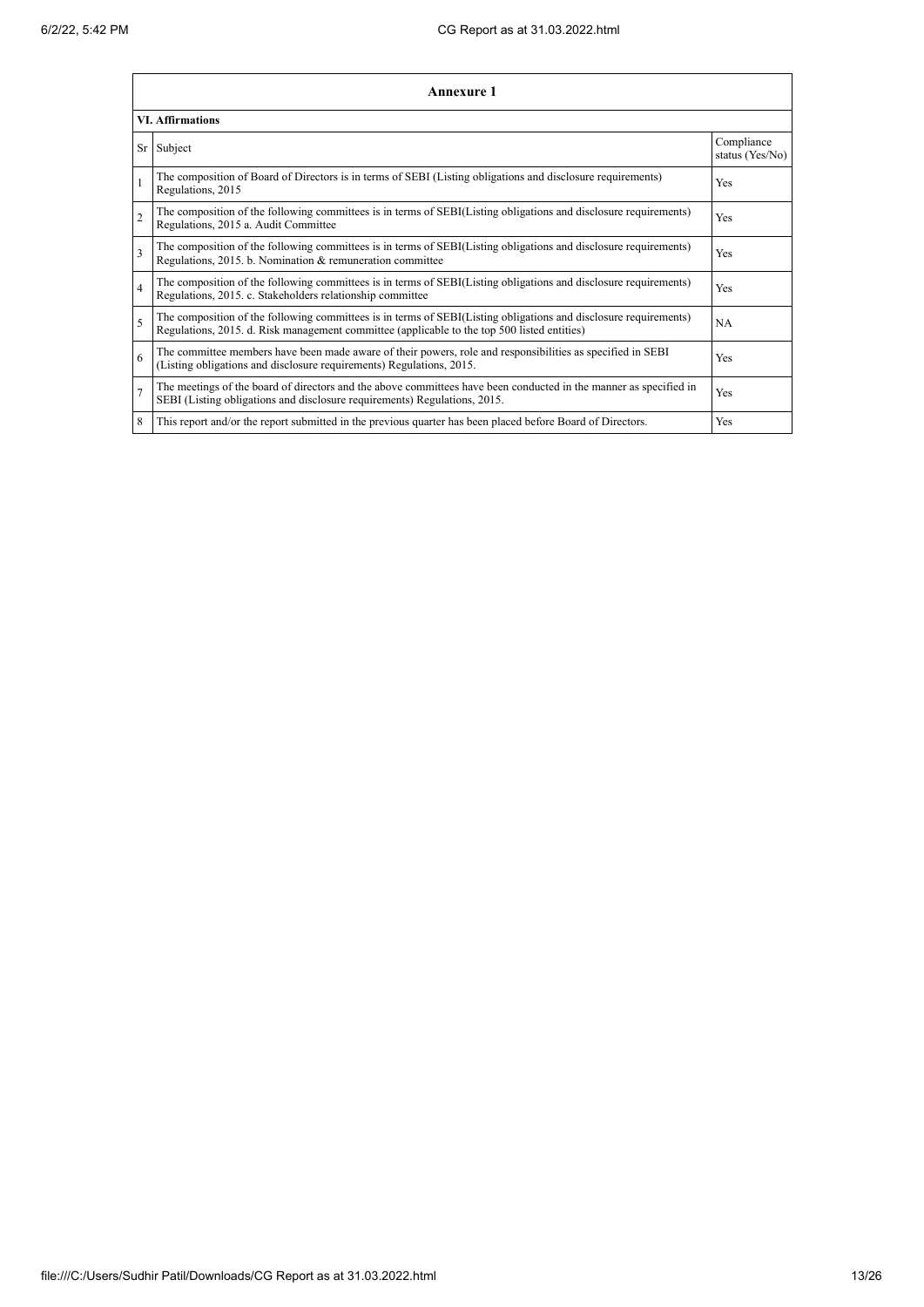|                | <b>Annexure 1</b> |                                          |  |  |
|----------------|-------------------|------------------------------------------|--|--|
| $\mathsf{S}_r$ | Subject           | Compliance status                        |  |  |
|                | Name of signatory | Anil Gupta                               |  |  |
|                | Designation       | Company Secretary and Compliance Officer |  |  |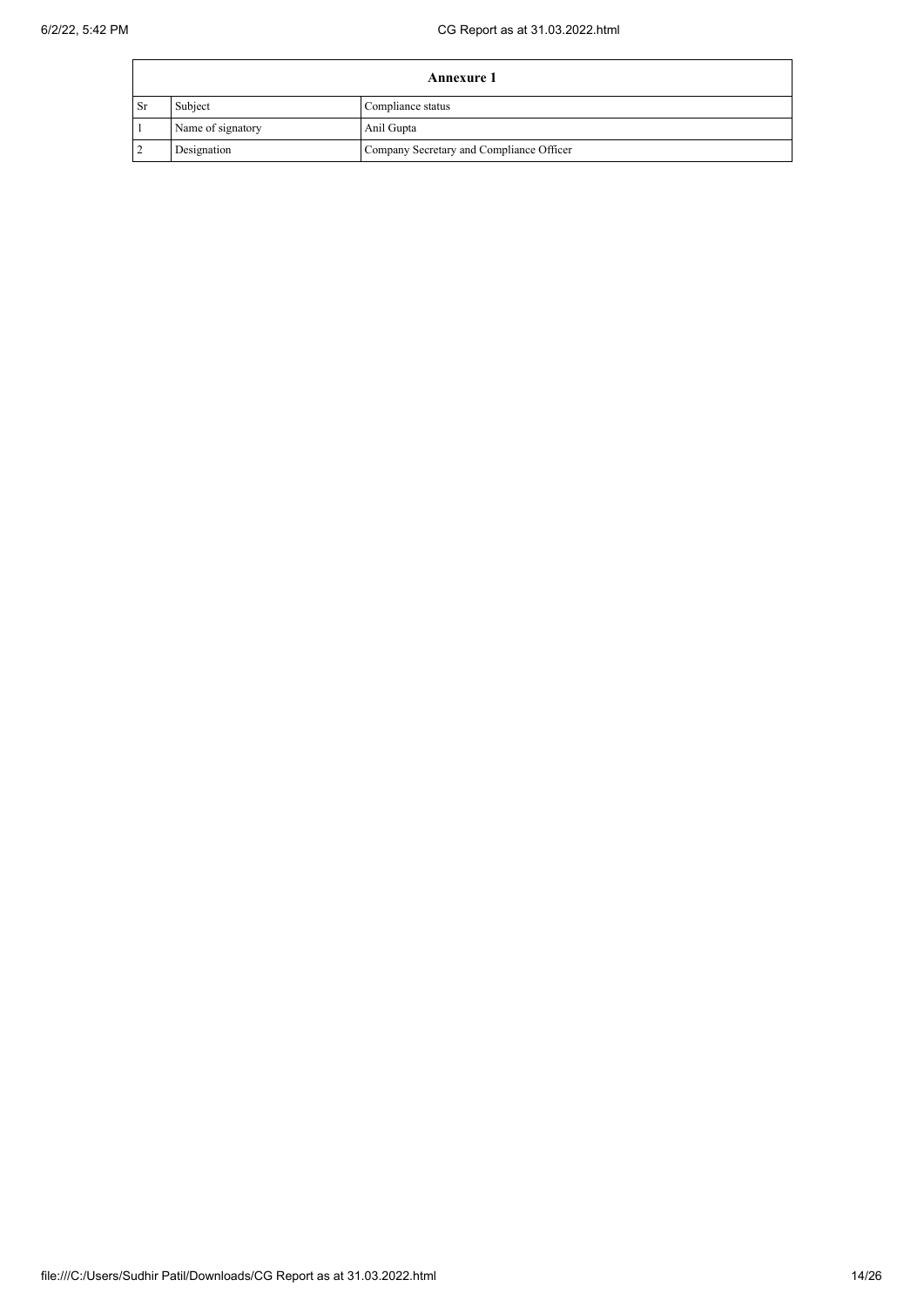|                          | <b>Annexure II</b>                                                         |                                  |                                                                                                                 |                  |  |  |
|--------------------------|----------------------------------------------------------------------------|----------------------------------|-----------------------------------------------------------------------------------------------------------------|------------------|--|--|
|                          |                                                                            |                                  | Annexure II to be submitted by listed entity at the end of the financial year (for the whole of financial year) |                  |  |  |
|                          | I. Disclosure on website in terms of Listing Regulations                   |                                  |                                                                                                                 |                  |  |  |
| Sr.                      | Item                                                                       | Compliance status<br>(Yes/No/NA) | If status is "No" details of non-<br>compliance may be given here.                                              | Web address      |  |  |
|                          | Details of business                                                        | Yes                              |                                                                                                                 | www.zeelearn.com |  |  |
| $\overline{2}$           | Terms and conditions of appointment of<br>independent directors            | Yes                              |                                                                                                                 | www.zeelearn.com |  |  |
| 3                        | Composition of various committees of board of<br>directors                 | Yes                              |                                                                                                                 | www.zeelearn.com |  |  |
| $\overline{4}$           | Code of conduct of board of directors and<br>senior management personnel   | Yes                              |                                                                                                                 | www.zeelearn.com |  |  |
| $\overline{\phantom{0}}$ | Details of establishment of vigil mechanism/<br>Whistle Blower policy      | Yes                              |                                                                                                                 | www.zeelearn.com |  |  |
| 6                        | Criteria of making payments to non-executive<br>directors                  | Yes                              |                                                                                                                 | www.zeelearn.com |  |  |
| $\overline{7}$           | Policy on dealing with related party<br>transactions                       | Yes                              |                                                                                                                 | www.zeelearn.com |  |  |
| 8                        | Policy for determining 'material' subsidiaries                             | Yes                              |                                                                                                                 | www.zeelearn.com |  |  |
| $\mathbf Q$              | Details of familiarization programmes imparted<br>to independent directors | Yes                              |                                                                                                                 | www.zeelearn.com |  |  |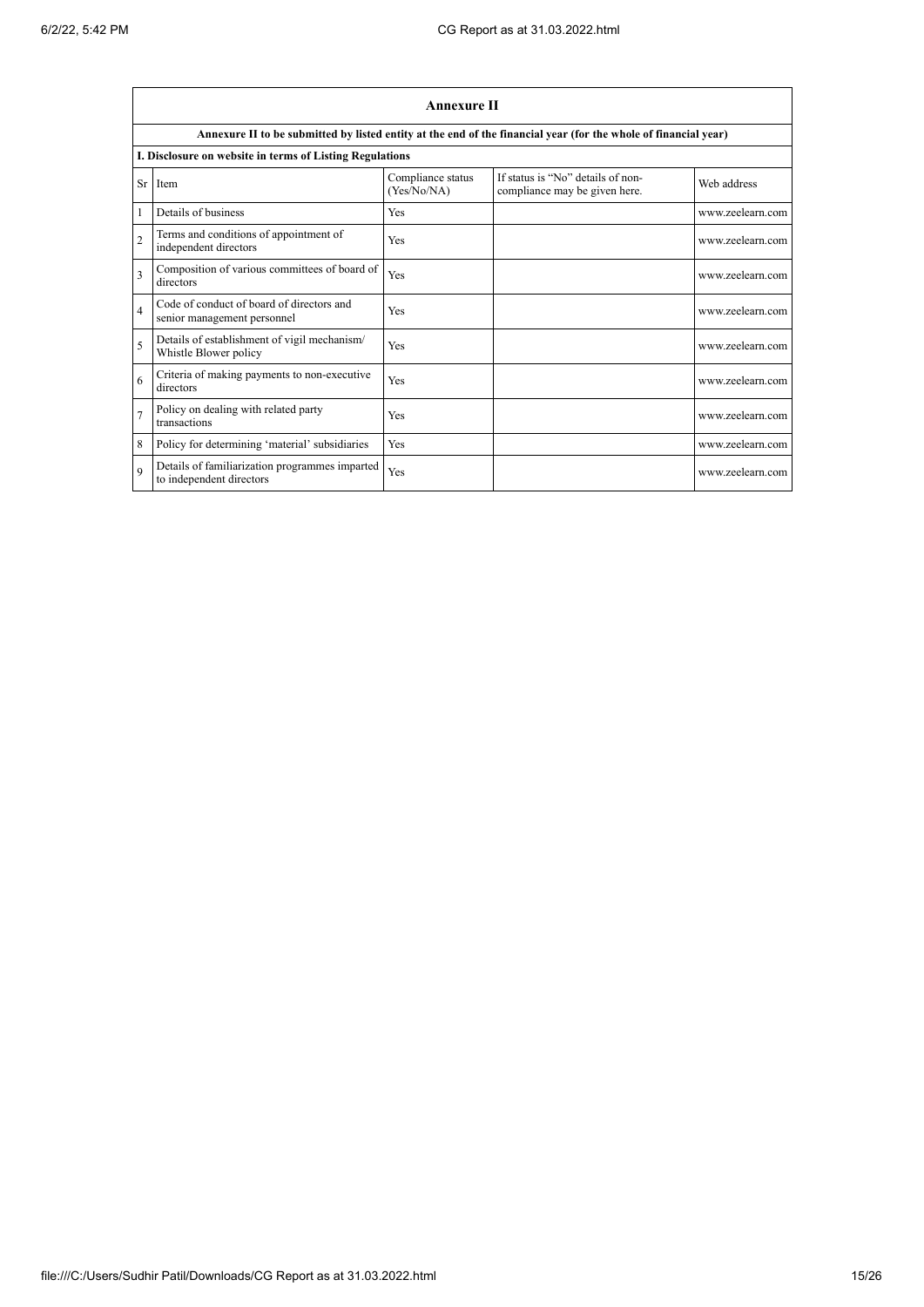|    | <b>Annexure II</b>                                                                                                                                                                           |                                     |                                                                      |                  |  |
|----|----------------------------------------------------------------------------------------------------------------------------------------------------------------------------------------------|-------------------------------------|----------------------------------------------------------------------|------------------|--|
|    | Annexure II to be submitted by listed entity at the end of the financial year (for the whole of financial year)                                                                              |                                     |                                                                      |                  |  |
|    | I. Disclosure on website in terms of Listing Regulations                                                                                                                                     |                                     |                                                                      |                  |  |
| Sr | Item                                                                                                                                                                                         | Compliance<br>status<br>(Yes/No/NA) | If status is "No" details<br>of non-compliance may<br>be given here. | Web address      |  |
| 10 | Contact information of the designated officials of the listed entity who<br>are responsible for assisting and handling investor grievances                                                   | Yes                                 |                                                                      | www.zeelearn.com |  |
| 11 | email address for grievance redressal and other relevant details                                                                                                                             | Yes                                 |                                                                      | www.zeelearn.com |  |
| 12 | Financial results                                                                                                                                                                            | Yes                                 |                                                                      | www.zeelearn.com |  |
| 13 | Shareholding pattern                                                                                                                                                                         | Yes                                 |                                                                      | www.zeelearn.com |  |
| 14 | Details of agreements entered into with the media companies and/or<br>their associates                                                                                                       | <b>NA</b>                           |                                                                      |                  |  |
| 15 | Schedule of analyst or institutional investor meet and presentations<br>made by the listed entity to analysts or institutional investors<br>simultaneously with submission to stock exchange | <b>NA</b>                           |                                                                      |                  |  |
| 16 | New name and the old name of the listed entity                                                                                                                                               | NA                                  |                                                                      |                  |  |
| 17 | Advertisements as per regulation 47 (1)                                                                                                                                                      | Yes                                 |                                                                      | www.zeelearn.com |  |
| 18 | Credit rating or revision in credit rating obtained                                                                                                                                          | NA                                  |                                                                      |                  |  |
| 19 | Separate audited financial statements of each subsidiary of the listed<br>entity in respect of a relevant financial year                                                                     | Yes                                 |                                                                      | www.zeelearn.com |  |
| 20 | Whether company has provided information under separate section on<br>its website as per Regulation 46(2)                                                                                    | Yes                                 |                                                                      | www.zeelearn.com |  |
| 21 | Materiality Policy as per Regulation 30                                                                                                                                                      | Yes                                 |                                                                      | www.zeelearn.com |  |
| 22 | Dividend Distribution policy as per Regulation 43A (as applicable)                                                                                                                           | NA                                  |                                                                      |                  |  |
| 23 | It is certified that these contents on the website of the listed entity are<br>correct                                                                                                       | Yes                                 |                                                                      | www.zeelearn.com |  |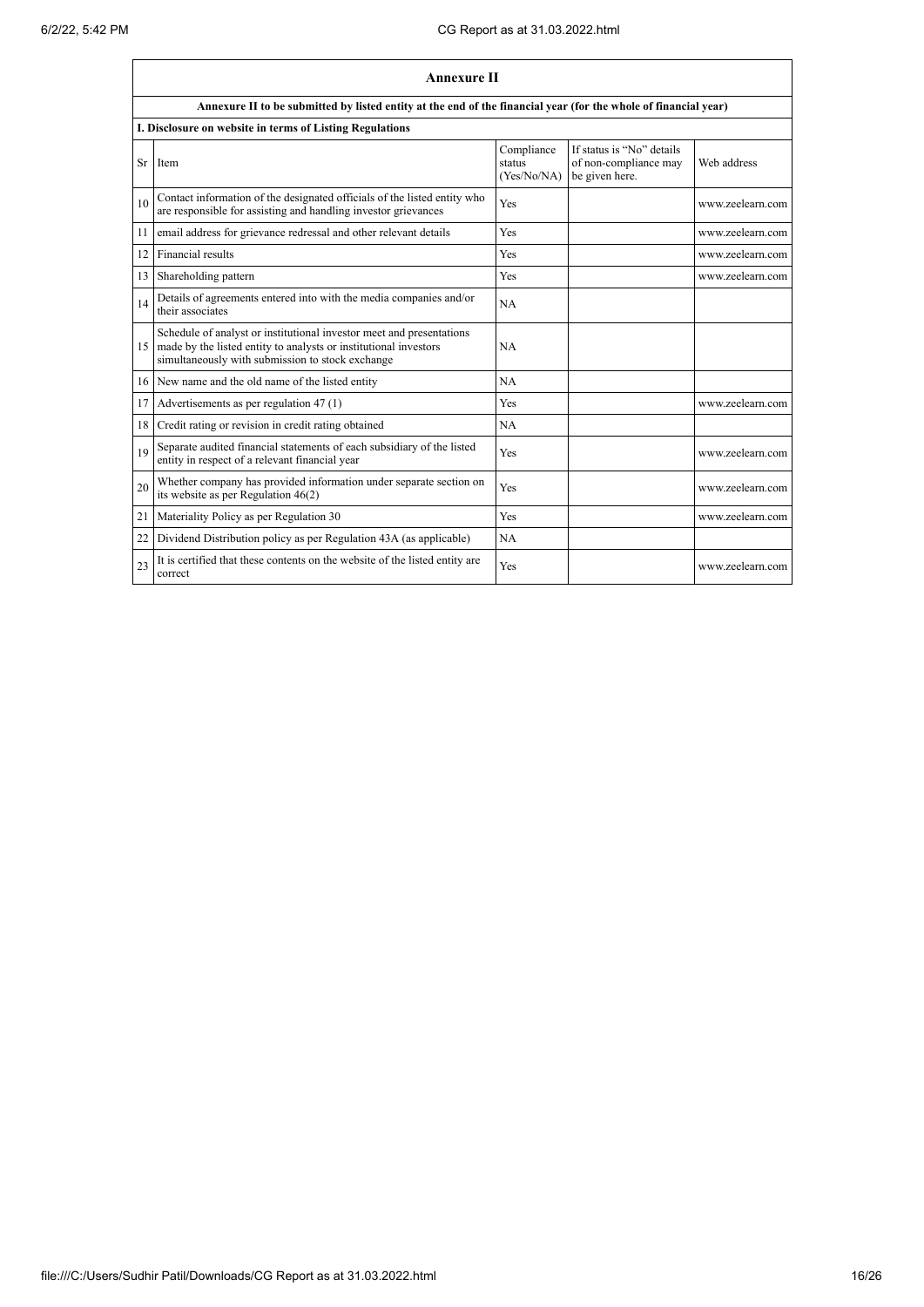|                | <b>Annexure II</b>                                                                                                   |                                   |                                     |                                                                    |  |  |
|----------------|----------------------------------------------------------------------------------------------------------------------|-----------------------------------|-------------------------------------|--------------------------------------------------------------------|--|--|
|                | <b>II. Annual Affirmations</b>                                                                                       |                                   |                                     |                                                                    |  |  |
| Sr.            | Particulars                                                                                                          | Regulation<br>Number              | Compliance<br>status<br>(Yes/No/NA) | If status is "No" details of non-<br>compliance may be given here. |  |  |
| $\mathbf{1}$   | Independent director(s) have been appointed in terms of<br>specified criteria of 'independence' and/or 'eligibility' | 16(1)(b) &<br>25(6)               | Yes                                 |                                                                    |  |  |
| $\overline{2}$ | Board composition                                                                                                    | $17(1)$ ,<br>$17(1A)$ &<br>17(1B) | Yes                                 |                                                                    |  |  |
| 3              | Meeting of Board of directors                                                                                        | 17(2)                             | Yes                                 |                                                                    |  |  |
| $\overline{4}$ | Quorum of Board meeting                                                                                              | 17(2A)                            | Yes                                 |                                                                    |  |  |
| 5              | Review of Compliance Reports                                                                                         | 17(3)                             | <b>Yes</b>                          |                                                                    |  |  |
| 6              | Plans for orderly succession for appointments                                                                        | 17(4)                             | <b>Yes</b>                          |                                                                    |  |  |
| $\tau$         | Code of Conduct                                                                                                      | 17(5)                             | Yes                                 |                                                                    |  |  |
| 8              | Fees/compensation                                                                                                    | 17(6)                             | Yes                                 |                                                                    |  |  |
| 9              | Minimum Information                                                                                                  | 17(7)                             | Yes                                 |                                                                    |  |  |
| 10             | Compliance Certificate                                                                                               | 17(8)                             | Yes                                 |                                                                    |  |  |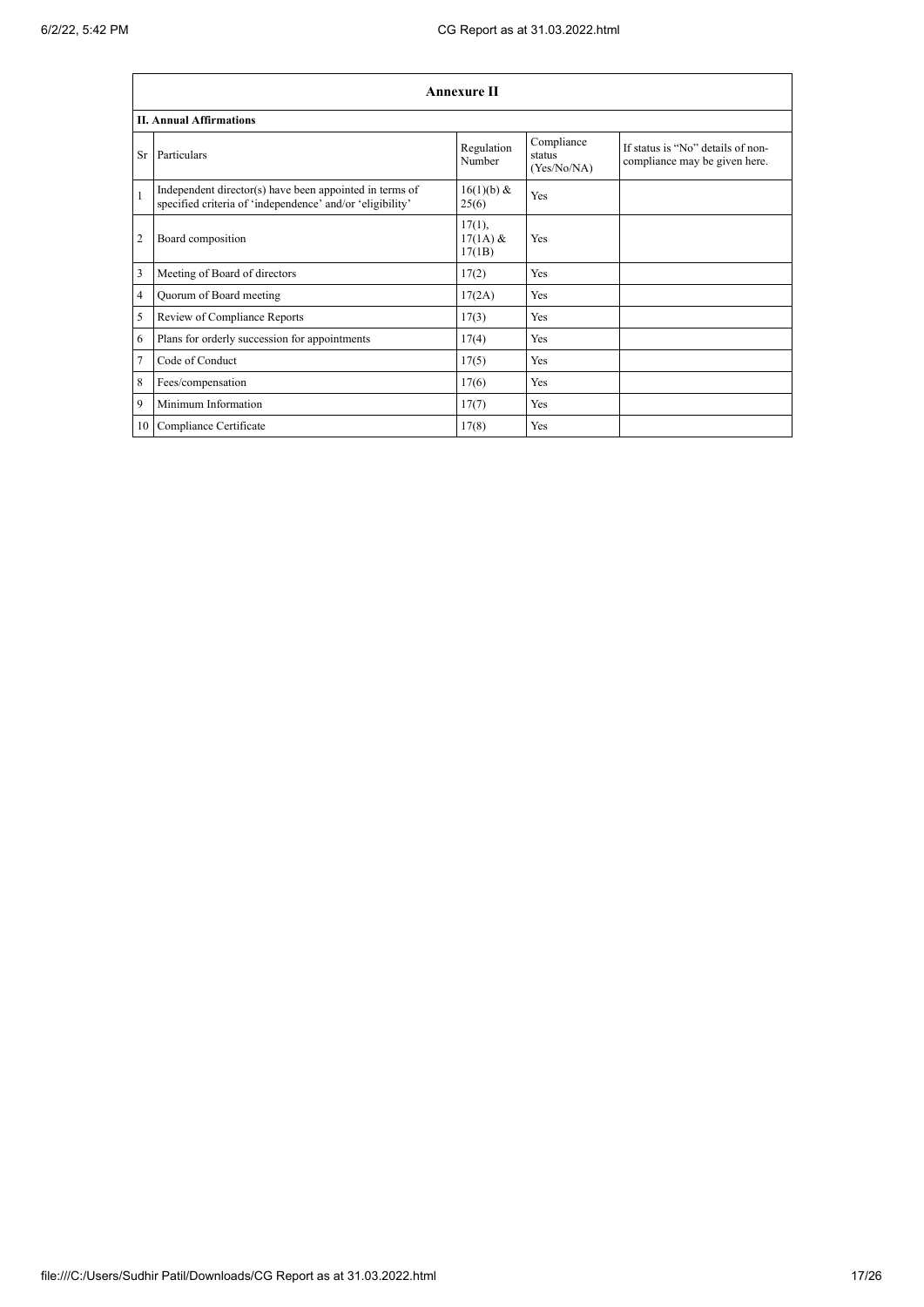|    | <b>Annexure II</b>                                         |                            |                                  |                                                                   |  |  |
|----|------------------------------------------------------------|----------------------------|----------------------------------|-------------------------------------------------------------------|--|--|
|    | <b>II. Annual Affirmations</b>                             |                            |                                  |                                                                   |  |  |
| Sr | Particulars                                                | Regulation<br>Number       | Compliance status<br>(Yes/No/NA) | If status is "No" details of non-compliance<br>may be given here. |  |  |
| 11 | Risk Assessment & Management                               | 17(9)                      | <b>Yes</b>                       |                                                                   |  |  |
| 12 | Performance Evaluation of Independent<br><b>Directors</b>  | 17(10)                     | Yes                              |                                                                   |  |  |
| 13 | Recommendation of Board                                    | 17(11)                     | <b>Yes</b>                       |                                                                   |  |  |
|    | 14 Maximum number of Directorships                         | 17A                        | <b>Yes</b>                       |                                                                   |  |  |
| 15 | Composition of Audit Committee                             | 18(1)                      | <b>Yes</b>                       |                                                                   |  |  |
|    | 16 Meeting of Audit Committee                              | 18(2)                      | Yes                              |                                                                   |  |  |
| 17 | Composition of nomination & remuneration<br>committee      | 19(1) & (2)                | Yes                              |                                                                   |  |  |
| 18 | Quorum of Nomination and Remuneration<br>Committee meeting | 19(2A)                     | Yes                              |                                                                   |  |  |
| 19 | Meeting of Nomination and Remuneration<br>Committee        | 19(3A)                     | Yes                              |                                                                   |  |  |
| 20 | Composition of Stakeholder Relationship<br>Committee       | $20(1), 20(2)$ &<br>20(2A) | Yes                              |                                                                   |  |  |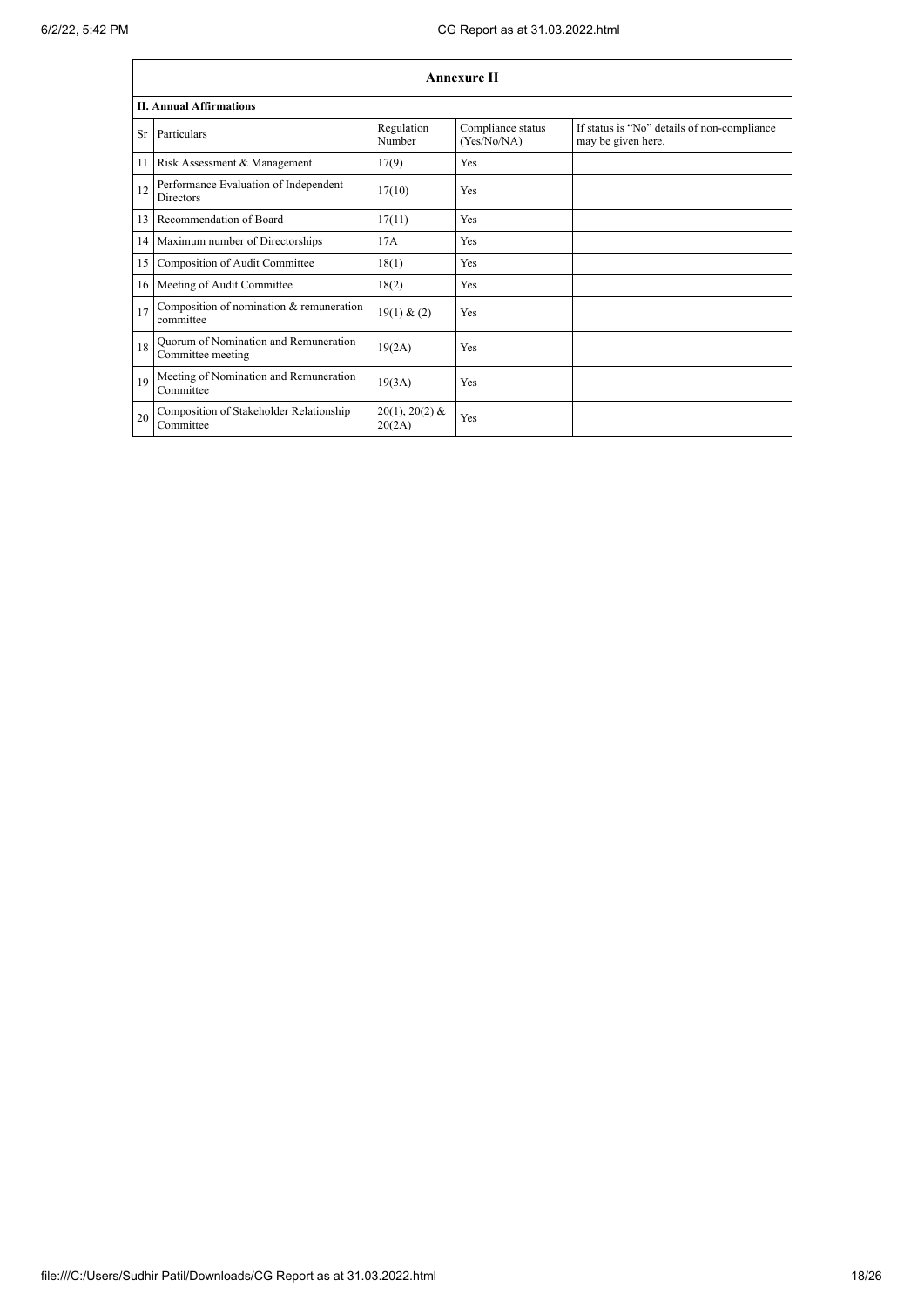|    | <b>Annexure II</b>                                                                     |                                                     |                                  |                                                                    |  |
|----|----------------------------------------------------------------------------------------|-----------------------------------------------------|----------------------------------|--------------------------------------------------------------------|--|
|    | <b>II. Annual Affirmations</b>                                                         |                                                     |                                  |                                                                    |  |
| Sr | Particulars                                                                            | Regulation<br>Number                                | Compliance status<br>(Yes/No/NA) | If status is "No" details of non-<br>compliance may be given here. |  |
| 21 | Meeting of Stakeholders Relationship Committee                                         | 20(3A)                                              | Yes                              |                                                                    |  |
| 22 | Composition and role of risk management<br>committee                                   | 21(1), (2), (3), (4)                                | NA                               |                                                                    |  |
| 23 | Meeting of Risk Management Committee                                                   | 21(3A)                                              | <b>NA</b>                        |                                                                    |  |
| 24 | Vigil Mechanism                                                                        | 22                                                  | Yes                              |                                                                    |  |
| 25 | Policy for related party Transaction                                                   | $23(1)$ , $(1A)$ , $(5)$ ,<br>$(6)$ , $(7)$ & $(8)$ | Yes                              |                                                                    |  |
| 26 | Prior or Omnibus approval of Audit Committee for<br>all related party transactions     | 23(2), (3)                                          | Yes                              |                                                                    |  |
| 27 | Approval for material related party transactions                                       | 23(4)                                               | Yes                              |                                                                    |  |
| 28 | Disclosure of related party transactions on<br>consolidated basis                      | 23(9)                                               | Yes                              |                                                                    |  |
| 29 | Composition of Board of Directors of unlisted<br>material Subsidiary                   | 24(1)                                               | Yes                              |                                                                    |  |
| 30 | Other Corporate Governance requirements with<br>respect to subsidiary of listed entity | 24(2),(3),(4),(5)<br>$\&(6)$                        | Yes                              |                                                                    |  |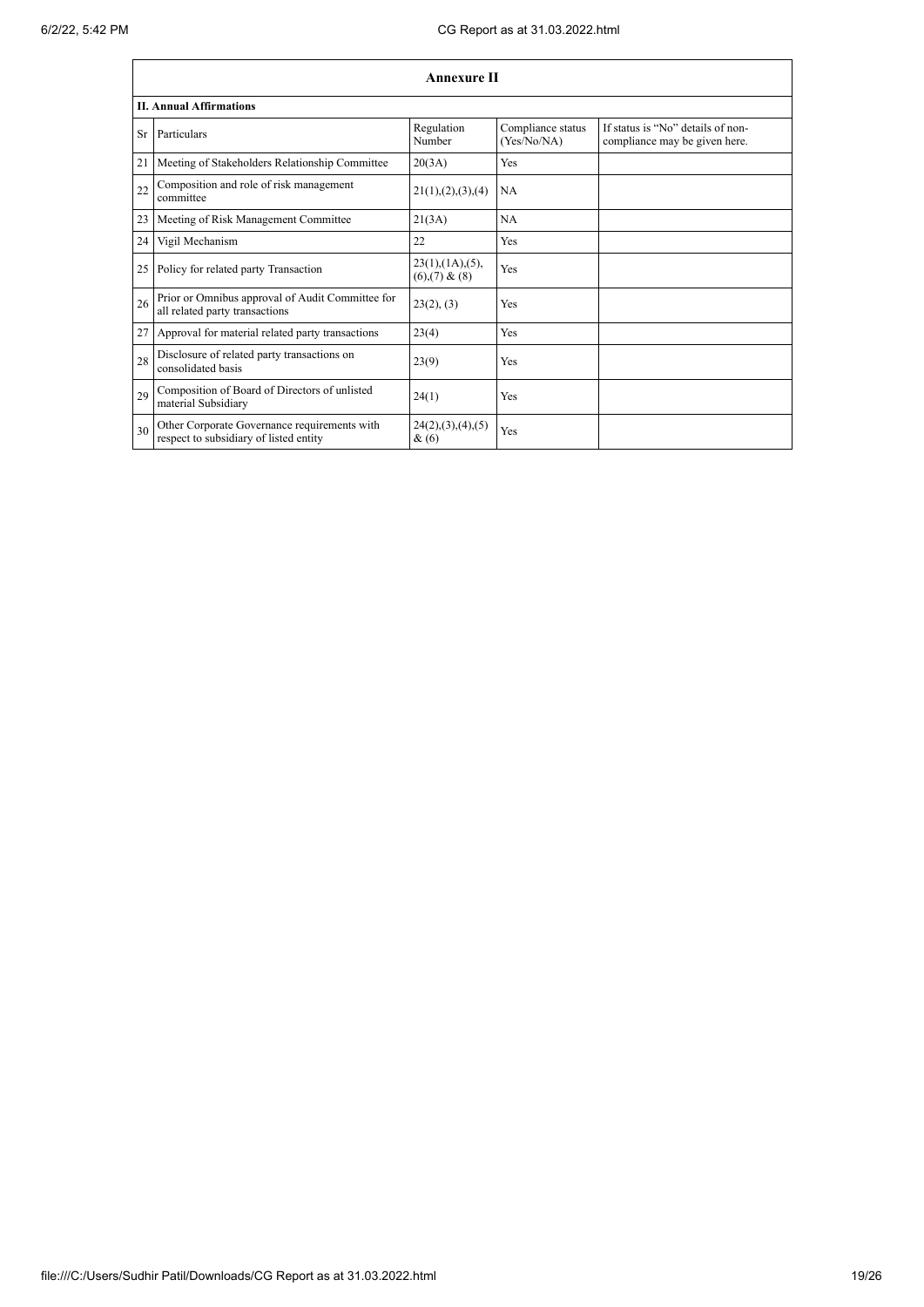|    | <b>Annexure II</b>                                                                                                   |                      |                                     |                                                                    |  |
|----|----------------------------------------------------------------------------------------------------------------------|----------------------|-------------------------------------|--------------------------------------------------------------------|--|
|    | <b>II. Annual Affirmations</b>                                                                                       |                      |                                     |                                                                    |  |
| Sr | Particulars                                                                                                          | Regulation<br>Number | Compliance<br>status<br>(Yes/No/NA) | If status is "No" details of non-<br>compliance may be given here. |  |
| 31 | Annual Secretarial Compliance Report                                                                                 | 24(A)                | <b>Yes</b>                          |                                                                    |  |
| 32 | Alternate Director to Independent Director                                                                           | 25(1)                | NA                                  |                                                                    |  |
| 33 | Maximum Tenure                                                                                                       | 25(2)                | NA                                  |                                                                    |  |
| 34 | Meeting of independent directors                                                                                     | $25(3)$ &<br>(4)     | Yes                                 |                                                                    |  |
| 35 | Familiarization of independent directors                                                                             | 25(7)                | Yes                                 |                                                                    |  |
| 36 | Declaration from Independent Director                                                                                | $25(8)$ &<br>(9)     | Yes                                 |                                                                    |  |
| 37 | D & O Insurance for Independent Directors                                                                            | 25(10)               | Yes                                 |                                                                    |  |
| 38 | Memberships in Committees                                                                                            | 26(1)                | Yes                                 |                                                                    |  |
| 39 | Affirmation with compliance to code of conduct from members of<br>Board of Directors and Senior management personnel | 26(3)                | Yes                                 |                                                                    |  |
| 40 | Disclosure of Shareholding by Non-Executive Directors                                                                | 26(4)                | Yes                                 |                                                                    |  |
| 41 | Policy with respect to Obligations of directors and senior<br>management                                             | $26(2)$ &<br>26(5)   | Yes                                 |                                                                    |  |
|    | Any other information to be provided - Add Notes                                                                     |                      |                                     |                                                                    |  |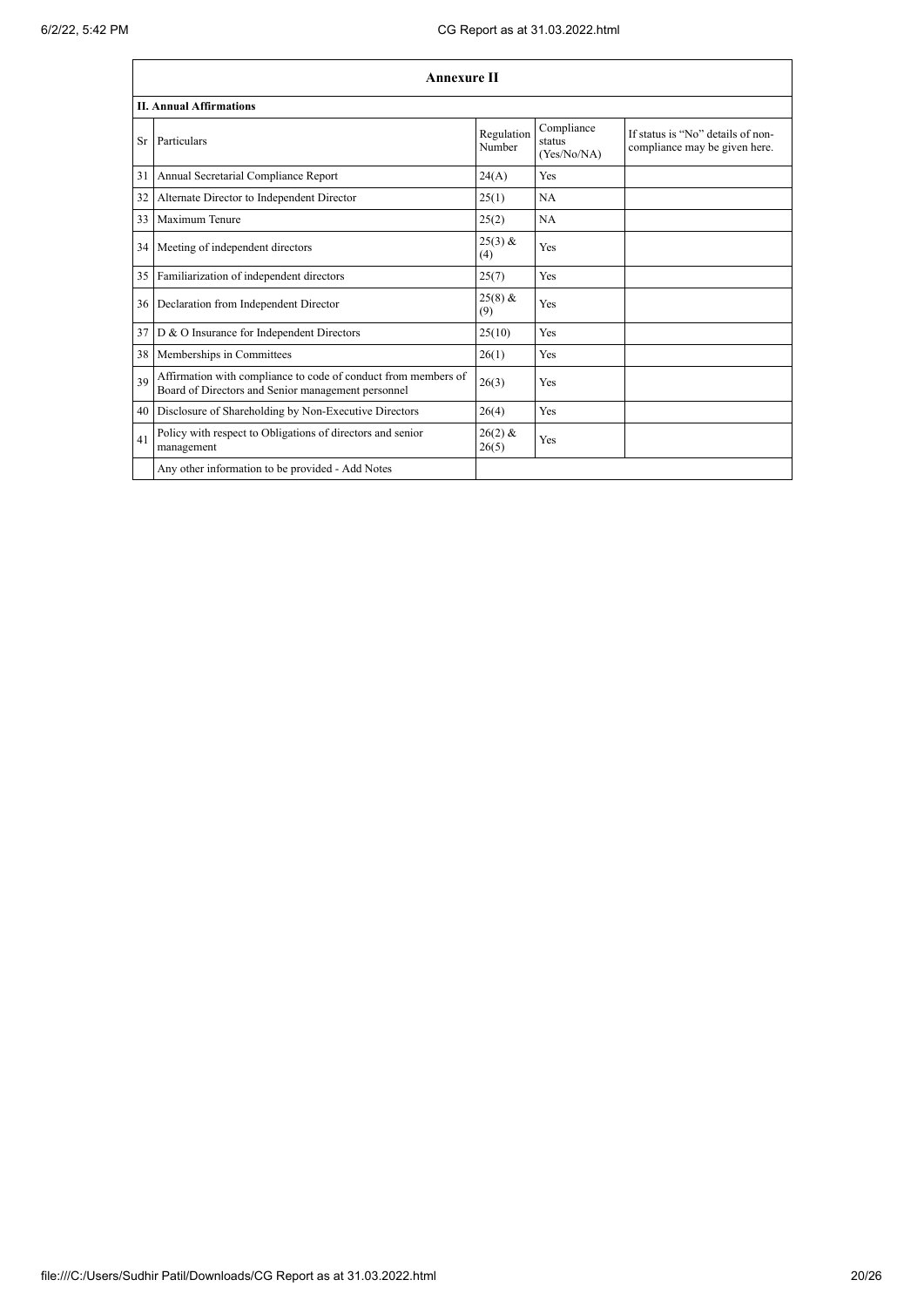| Annexure II       |                                          |  |  |
|-------------------|------------------------------------------|--|--|
| Name of signatory | <b>ANIL GUPTA</b>                        |  |  |
| Designation       | Company Secretary and Compliance Officer |  |  |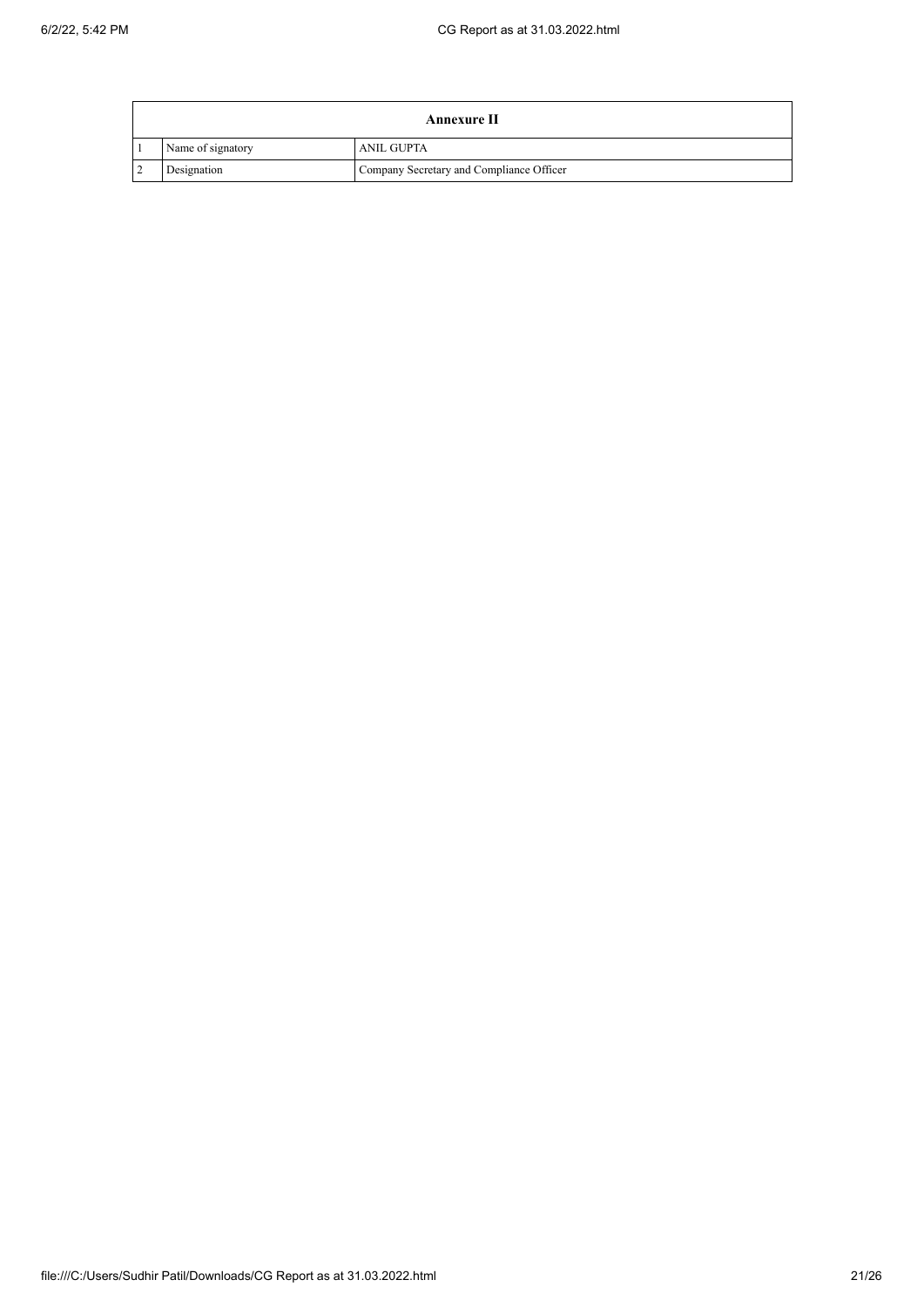|    | Annexure II                                                                                                                                                           |                                         |  |  |
|----|-----------------------------------------------------------------------------------------------------------------------------------------------------------------------|-----------------------------------------|--|--|
|    | <b>III.</b> Affirmations                                                                                                                                              |                                         |  |  |
| Sr | <b>Particulars</b>                                                                                                                                                    | <b>Compliance status</b><br>(Yes/No/NA) |  |  |
|    | The Listed Entity has approved Material Subsidiary Policy and the Corporate Governance requirements with<br>respect to subsidiary of Listed Entity have been complied | Yes                                     |  |  |
|    | Any other information to be provided                                                                                                                                  |                                         |  |  |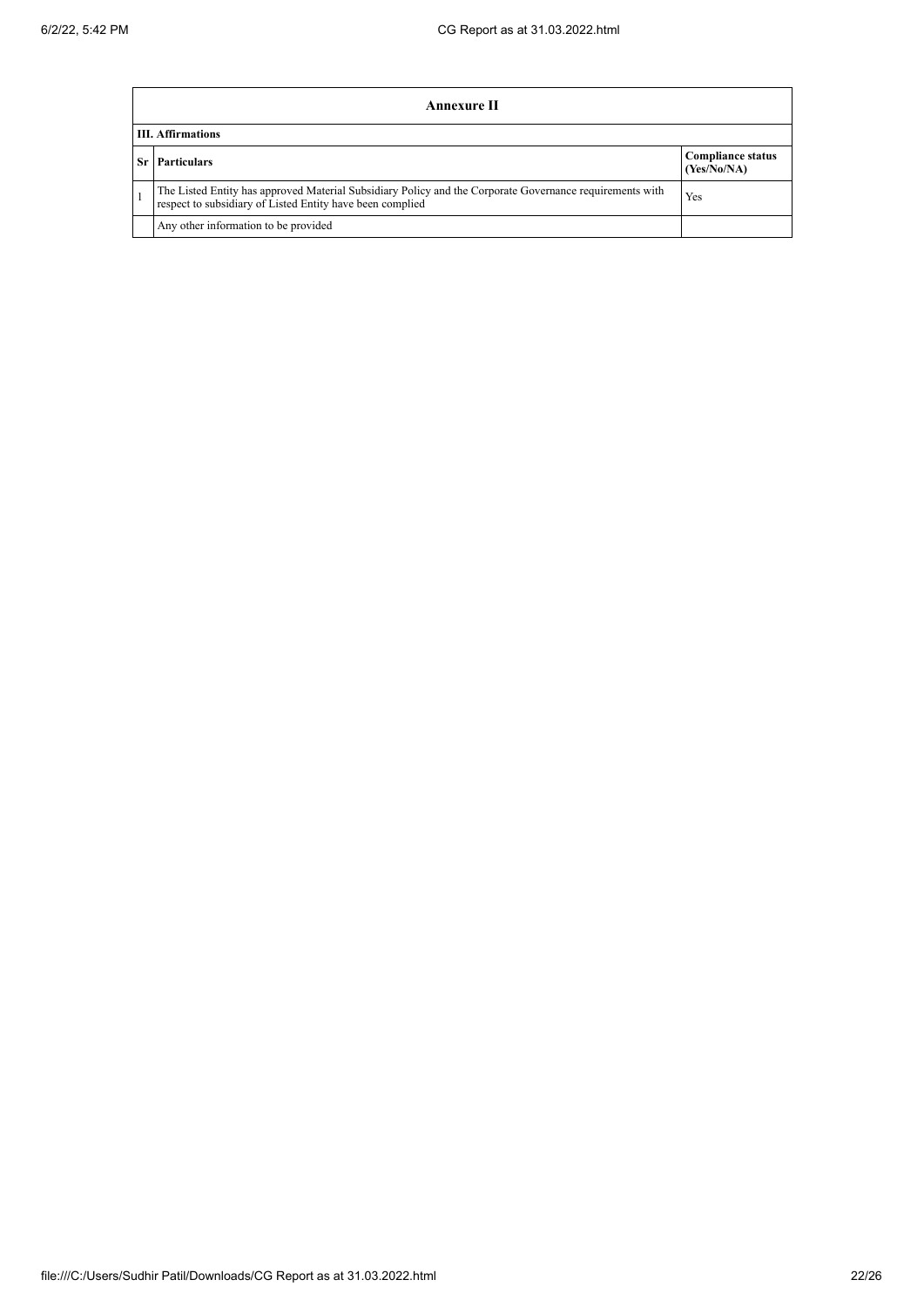| Annexure II       |                                          |  |  |
|-------------------|------------------------------------------|--|--|
| Name of signatory | <b>ANIL GUPTA</b>                        |  |  |
| Designation       | Company Secretary and Compliance Officer |  |  |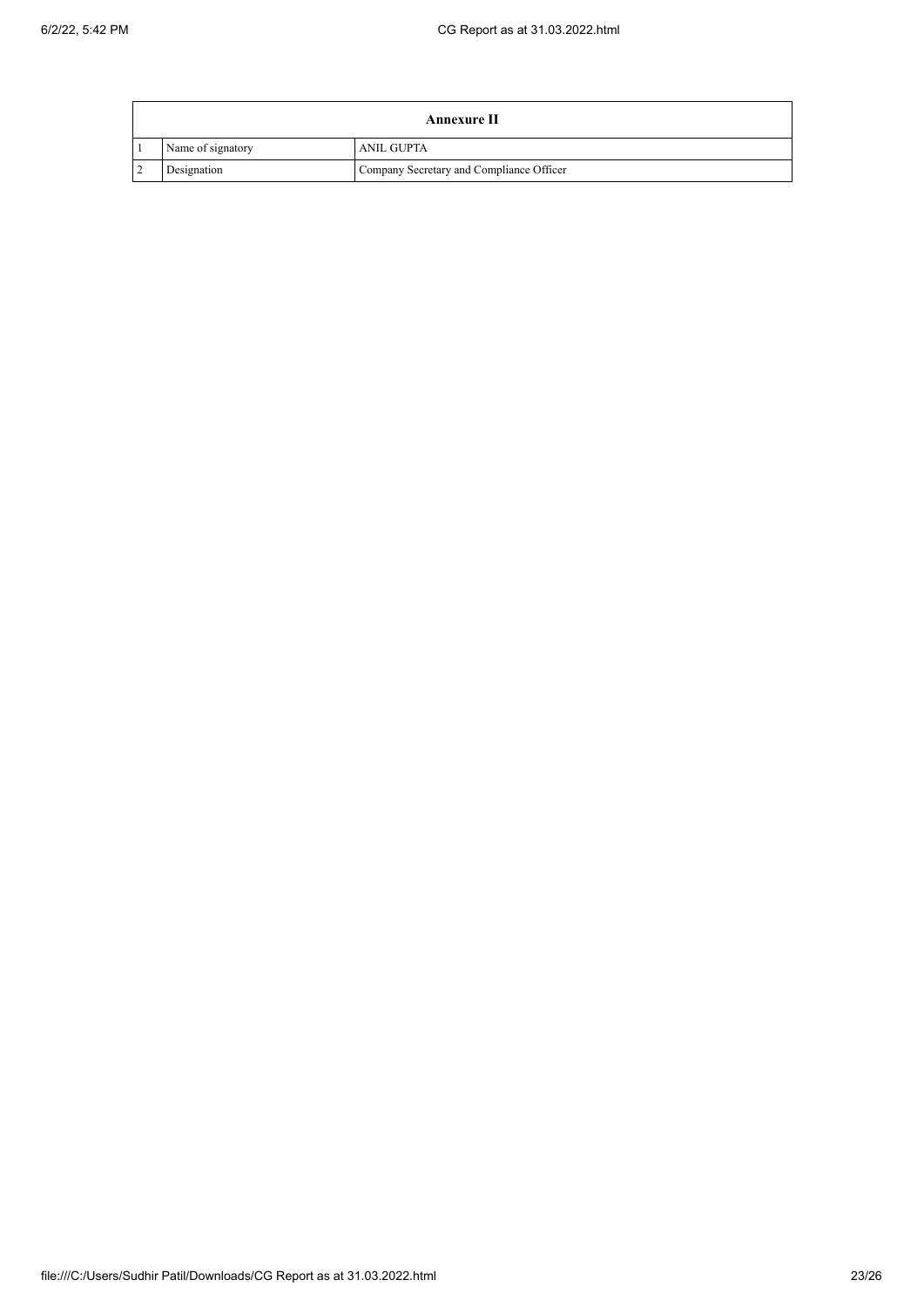| <b>Additional Half yearly Disclosure</b>                                                                                                                                                                                                                                                                                                                                                                                                |                                                |                                                                       |                                                                                                 |
|-----------------------------------------------------------------------------------------------------------------------------------------------------------------------------------------------------------------------------------------------------------------------------------------------------------------------------------------------------------------------------------------------------------------------------------------|------------------------------------------------|-----------------------------------------------------------------------|-------------------------------------------------------------------------------------------------|
| Applicability of disclosure                                                                                                                                                                                                                                                                                                                                                                                                             | Applicable                                     |                                                                       |                                                                                                 |
| Reason for Non Applicability                                                                                                                                                                                                                                                                                                                                                                                                            | Textual Information(1)                         |                                                                       |                                                                                                 |
| I. Disclosure of Loans/ guarantees/comfort letters /securities etc.refer note below                                                                                                                                                                                                                                                                                                                                                     |                                                |                                                                       |                                                                                                 |
| (A) Any loan or any other form of debt advanced by the listed entity directly or indirectly to                                                                                                                                                                                                                                                                                                                                          |                                                |                                                                       |                                                                                                 |
| Entity                                                                                                                                                                                                                                                                                                                                                                                                                                  | Aggregate amount advanced during six<br>months | Balance<br>outstanding at<br>the end of six<br>months                 |                                                                                                 |
| Promoter or any other entity controlled by them                                                                                                                                                                                                                                                                                                                                                                                         | $\overline{0}$                                 | $\mathbf{0}$                                                          |                                                                                                 |
| Promoter Group or any other entity controlled by them                                                                                                                                                                                                                                                                                                                                                                                   | $\mathbf{0}$                                   | $\mathbf{0}$                                                          |                                                                                                 |
| Directors (including relatives) or any other entity controlled<br>by them                                                                                                                                                                                                                                                                                                                                                               | 76923540.98                                    | 2150119681.78                                                         |                                                                                                 |
| KMPs or any other entity controlled by them                                                                                                                                                                                                                                                                                                                                                                                             | $\theta$                                       | $\mathbf{0}$                                                          |                                                                                                 |
| (B) Any guarantee / comfort letter (by whatever name called) provided by the listed entity directly or<br>indirectly, in connection with any loan(s) or any other form of debt availed By<br>Entity                                                                                                                                                                                                                                     | Type (guarantee, comfort letter etc.)          | Aggregate<br>amount of<br>issuance during<br>six months               | Balance<br>outstanding at<br>the end of six<br>months(taking<br>into account any<br>invocation) |
| Promoter or any other entity controlled by them                                                                                                                                                                                                                                                                                                                                                                                         | $\mathbf{0}$                                   | $\bf{0}$                                                              | $\mathbf{0}$                                                                                    |
| Promoter Group or any other entity controlled by them                                                                                                                                                                                                                                                                                                                                                                                   | $\mathbf{0}$                                   | $\mathbf{0}$                                                          | $\mathbf{0}$                                                                                    |
| Directors (including relatives) or any other entity controlled<br>by them                                                                                                                                                                                                                                                                                                                                                               | Corporate Guarantee for business<br>purpose    | $\mathbf{0}$                                                          | 1500000000                                                                                      |
| KMPs or any other entity controlled by them                                                                                                                                                                                                                                                                                                                                                                                             | $\bf{0}$                                       | $\mathbf{0}$                                                          | $\mathbf{0}$                                                                                    |
| (C) Any security provided by the listed entity directly or indirectly, in connection with any loan(s) or any<br>other form of debt availed by                                                                                                                                                                                                                                                                                           |                                                |                                                                       |                                                                                                 |
| Entity                                                                                                                                                                                                                                                                                                                                                                                                                                  | Type of security (cash, shares etc.)           | Aggregate<br>value of<br>security<br>provided<br>during six<br>months | Balance<br>outstanding at<br>the end of six<br>months                                           |
| Promoter or any other entity controlled by them                                                                                                                                                                                                                                                                                                                                                                                         | $\boldsymbol{0}$                               | $\boldsymbol{0}$                                                      | $\bf{0}$                                                                                        |
| Promoter Group or any other entity controlled by them                                                                                                                                                                                                                                                                                                                                                                                   | $\mathbf{0}$                                   | $\mathbf{0}$                                                          | $\boldsymbol{0}$                                                                                |
| Directors (including relatives) or any other entity controlled<br>by them                                                                                                                                                                                                                                                                                                                                                               | 0                                              | 0                                                                     | 0                                                                                               |
| KMPs or any other entity controlled by them                                                                                                                                                                                                                                                                                                                                                                                             | $\boldsymbol{0}$                               | $\mathbf{0}$                                                          | $\mathbf{0}$                                                                                    |
| (D) Additional Information                                                                                                                                                                                                                                                                                                                                                                                                              |                                                |                                                                       | Textual<br>Information $(2)$                                                                    |
| <b>II. Affirmations</b>                                                                                                                                                                                                                                                                                                                                                                                                                 |                                                |                                                                       |                                                                                                 |
| Affirmations                                                                                                                                                                                                                                                                                                                                                                                                                            |                                                | Compliance<br><b>Status</b>                                           | Company<br>Remarks                                                                              |
| All loans (or other form of debt), guarantees, comfort letters (by whatever name called) or securities in<br>connection with any loan(s) (or other form of debt) given directly or indirectly by the listed entity to<br>promoter(s), promoter group, director(s) (including their relatives), key managerial personnel<br>(including their relatives) or any entity controlled by them are in the economic interest of the<br>company. |                                                | Yes                                                                   | Textual<br>Information $(3)$                                                                    |
| Name                                                                                                                                                                                                                                                                                                                                                                                                                                    | <b>ANISH SHAH</b>                              |                                                                       |                                                                                                 |
| Designation                                                                                                                                                                                                                                                                                                                                                                                                                             | <b>CFO</b>                                     |                                                                       |                                                                                                 |
| Place                                                                                                                                                                                                                                                                                                                                                                                                                                   | <b>MUMBAI</b>                                  |                                                                       |                                                                                                 |
| Date                                                                                                                                                                                                                                                                                                                                                                                                                                    | 19-04-2022                                     |                                                                       |                                                                                                 |